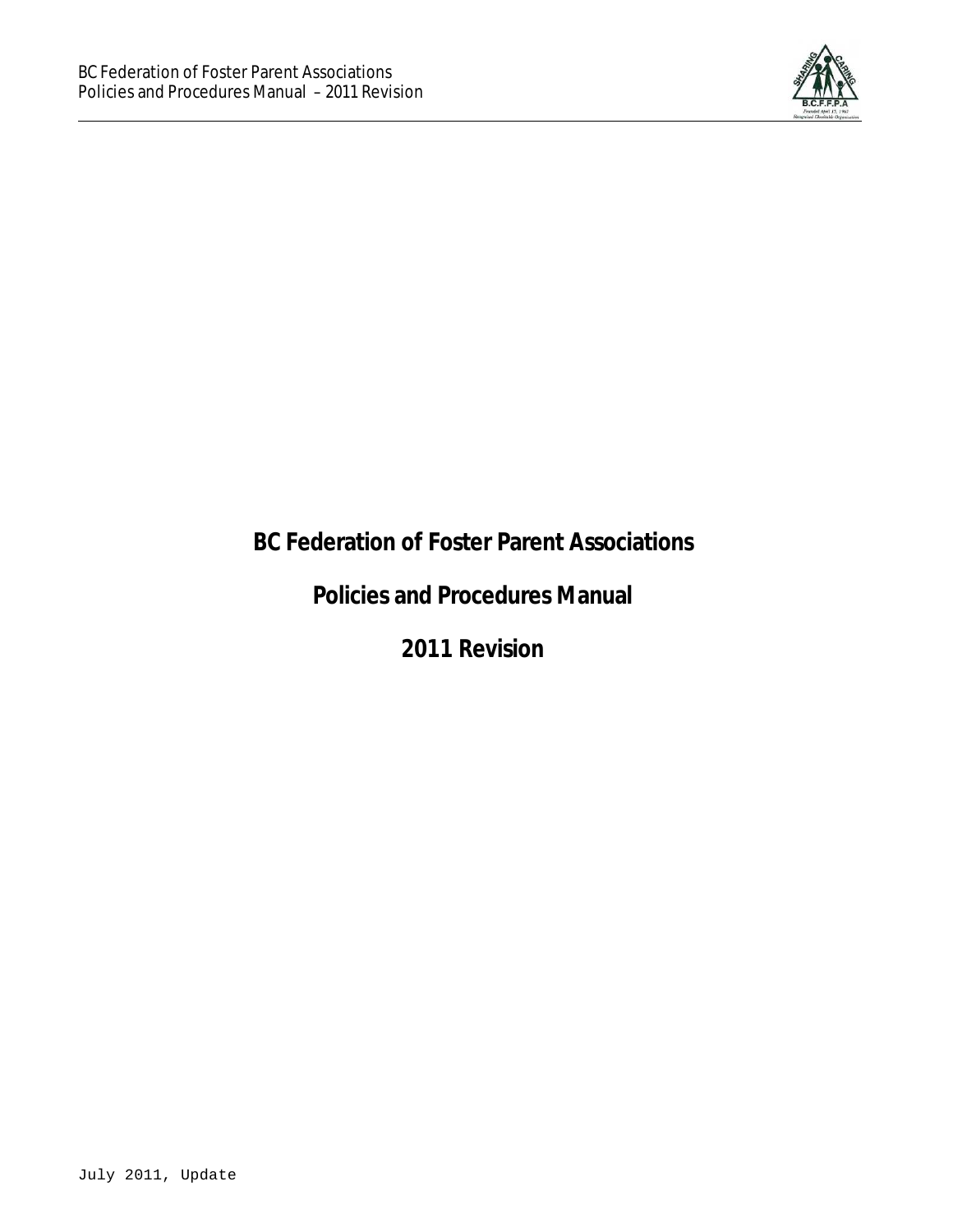

### **TABLE OF CONTENTS**

| 3  |
|----|
| 4  |
| 6  |
| 9  |
| 11 |
| 14 |
| 15 |
| 15 |
| 15 |
| 17 |
| 17 |
|    |

#### *APPENDIXES*

| C. Procedure for and information to be             |    |
|----------------------------------------------------|----|
| included in a Regional Report                      | 18 |
| D. Regional Delegates Report Form                  | 19 |
| E. William Curtis Memorial Fund                    | 21 |
| F. Merv Davis Bursary Fund                         | 22 |
| G. Natural Child Bursary                           | 23 |
| I. Disclosure of Potential Conflicts of Interest   |    |
| and/or Duality                                     | 24 |
| 12. Conflict of Interest Statement                 | 25 |
| J1. Confidentiality                                | 26 |
| J2. Oath of Confidentiality                        | 27 |
| J3. Standard of Authorization for Signing of Oaths | 28 |
| L. Fundraising                                     | 29 |
| M. Executive Outreach                              | 30 |
| N. Training Certificates                           | 30 |
|                                                    |    |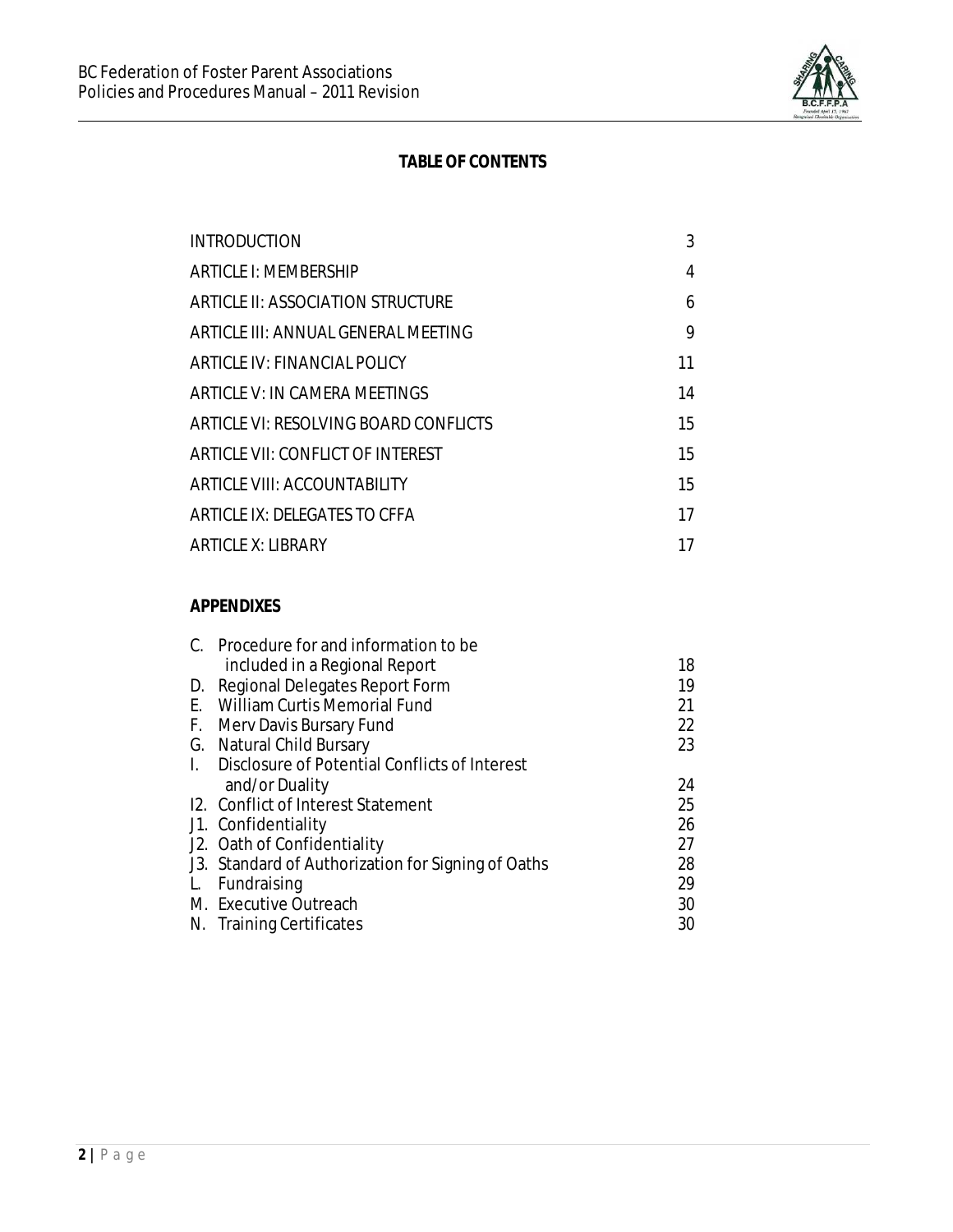

# *Introduction*

The main purpose of the Federation is to provide a support association for foster parents throughout BC. To achieve this purpose the Federation has developed:

- 1. A provincial association structure,
- 2. Policy for the maintenance of a working partnership with the Ministry of Children and Family Development, Foster Parent Support Agencies and other professional agencies whose work focuses on child welfare,
- 3. Education and training programs, and
- 4. Defined executive responsibilities.

The goal of this handbook is to outline current policies developed by the Federation to achieve its constitutional mandate and is to be used in conjunction with the Constitution and Bylaws, Board of Directors Orientation Manual and Budgeting & Bookkeeping Manual.

5. The official office of the Federation is:

### BC FEDERATION OF FOSTER PARENT ASSOCIATIONS 207-22561 Dewdney Trunk Road, Maple Ridge BC, V2X 3K1

- 6. The Provincial Federation office is supervised by the Executive Director. Official decisions are made by the Board of Directors or its Executive members. All official business and correspondence is conducted through the Federation's Provincial Office.
- 7. The official spokesperson for the Federation is the President. The Vice President may also speak on behalf of the Federation after consultation with, and approval of the President.
- 8. No member of the Federation shall correspond with the Minister of Children and Family Development and/or senior staff as a representative of the Federation unless directed to do so by the Board of Directors or Executive Committee.
- 9. All materials printed for the Federation shall bear the logo of the Federation. In the event that a new logo is developed, said logo will be phased in as material is printed.
- 10. The BCFFPA Constitution and By-Laws shall be sent to each Local Association.
- 11. Updating of the Constitution shall be the responsibility of the BC Federation of Foster Parent Associations.
- 12. All new members will be mailed a copy of the Constitution and Code of Ethics.
- 13. No one shall be allowed to hold office at Regional or Provincial level in the Federation unless that person is a foster home member in good standing, an associate member chosen by the nominations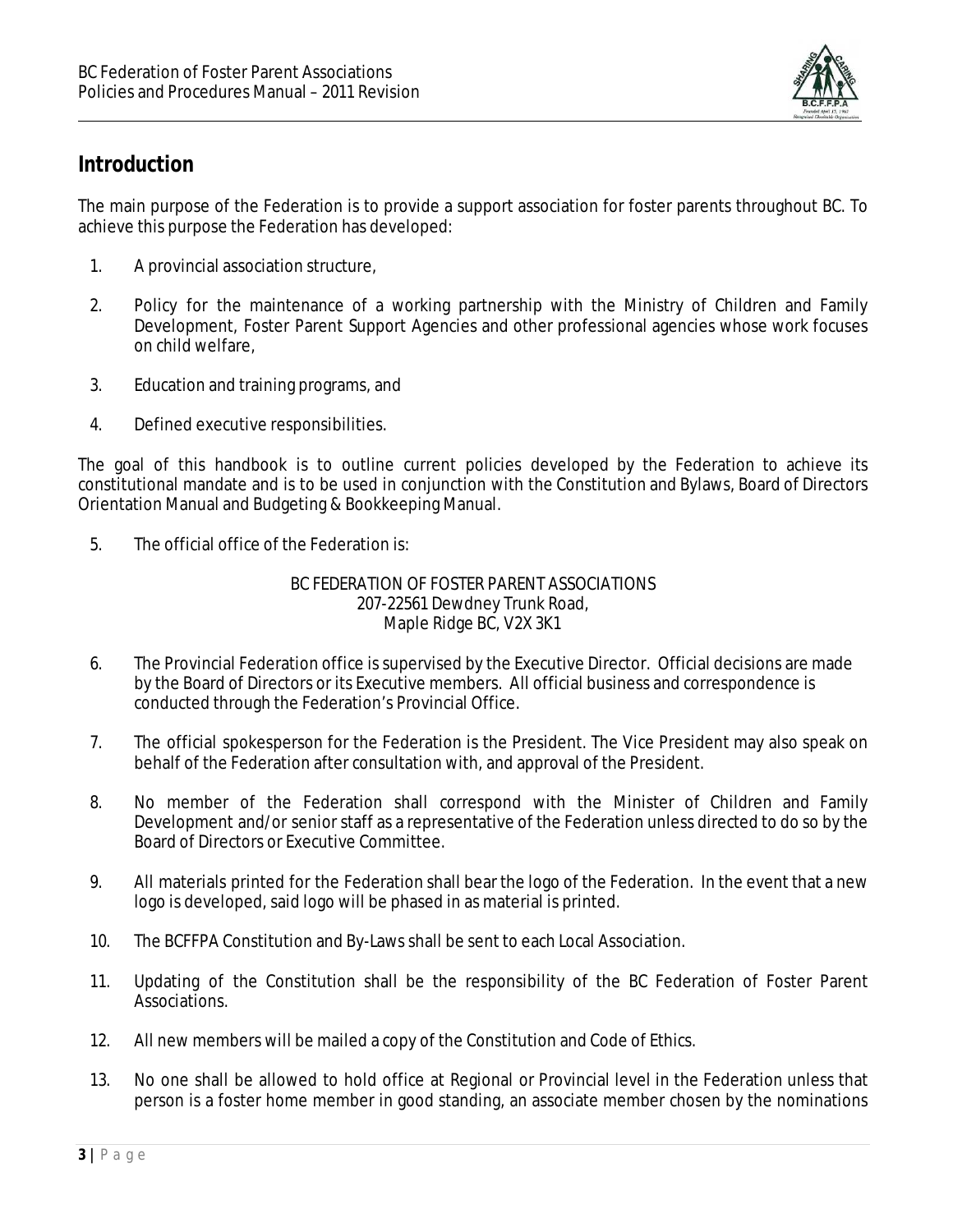

committee for specific skills and expertise, or an Honorary Life member.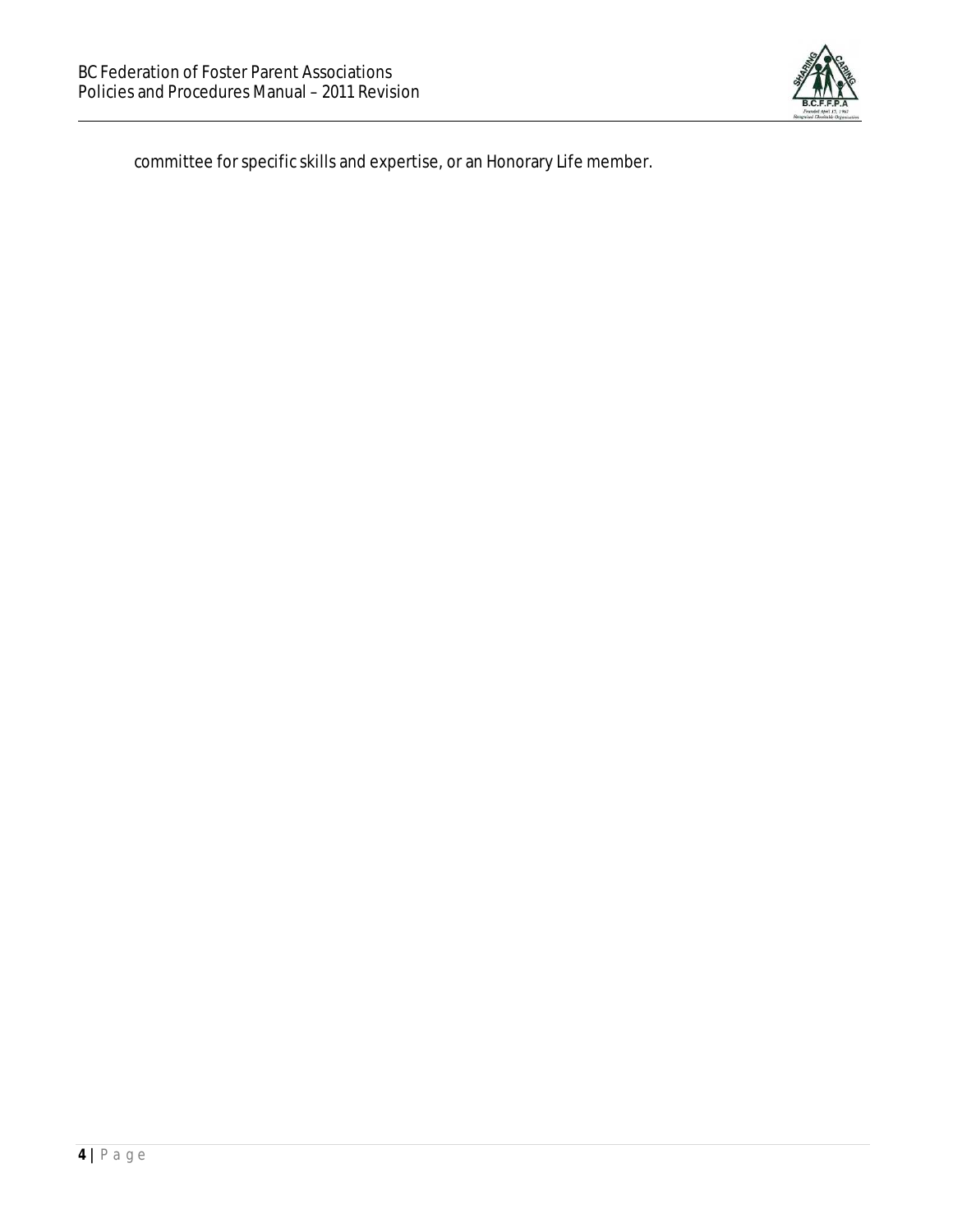

## *I. Membership*

- 1. Each local will be responsible for gaining members.
- 2. Membership fees, as set, are the responsibility of the applicant or Local Association to forward all funds to the Provincial office for processing.
- 3. Each member shall agree in writing to follow the Federation Constitution and Bylaws and Policy & Procedures and Code of Ethics by signing the membership application.
- 4. All memberships coming to Federation will be processed by the office staff. Membership cards will be mailed with official receipts to all members no later than 15 days after the date that the membership application is received by the Federation office.
- 5. Federation office will issue membership cards and official receipts to all members. For identification purposes, the receipt number, Local Association and status will be on each membership card issued.
- 6. List of members must state type of membership, Foster Parent or Associate.
- 7. At NO time shall Associate Members exceed Foster Home Members in any Region.
	- a. The annual membership fee shall be set and approved by membership at the Federation's AGM (as stated in Bylaws Section 3e).

### *Honorary Life and Honorary Associate Memberships*

8. These shall be awarded at the discretion of the Federation upon recommendations from its members. They shall be awarded at the Annual General Meeting.

Members recommending persons they feel should receive either an Honorary Life or Honorary Membership may make submissions to the Provincial Board of the Federation.

- a) Criteria
	- I. Length of service five (5) years or more to the Federation at the local, regional or provincial level
	- II. Limit of one couple or person to be recognized in each category in a given year.
	- III. This will be in recognition of a long lasting contribution, which has benefited the Provincial organization.
- b) Procedure
	- i. The nomination may be made by any Member in Good Standing, and must be seconded by another Member in Good Standing.
	- ii. The nomination, along with a resume of the individual's services or contributions must be submitted to the Federation office by January 31st of each year
	- iii. The Executive Committee will verify the membership status of the nominee and nominators.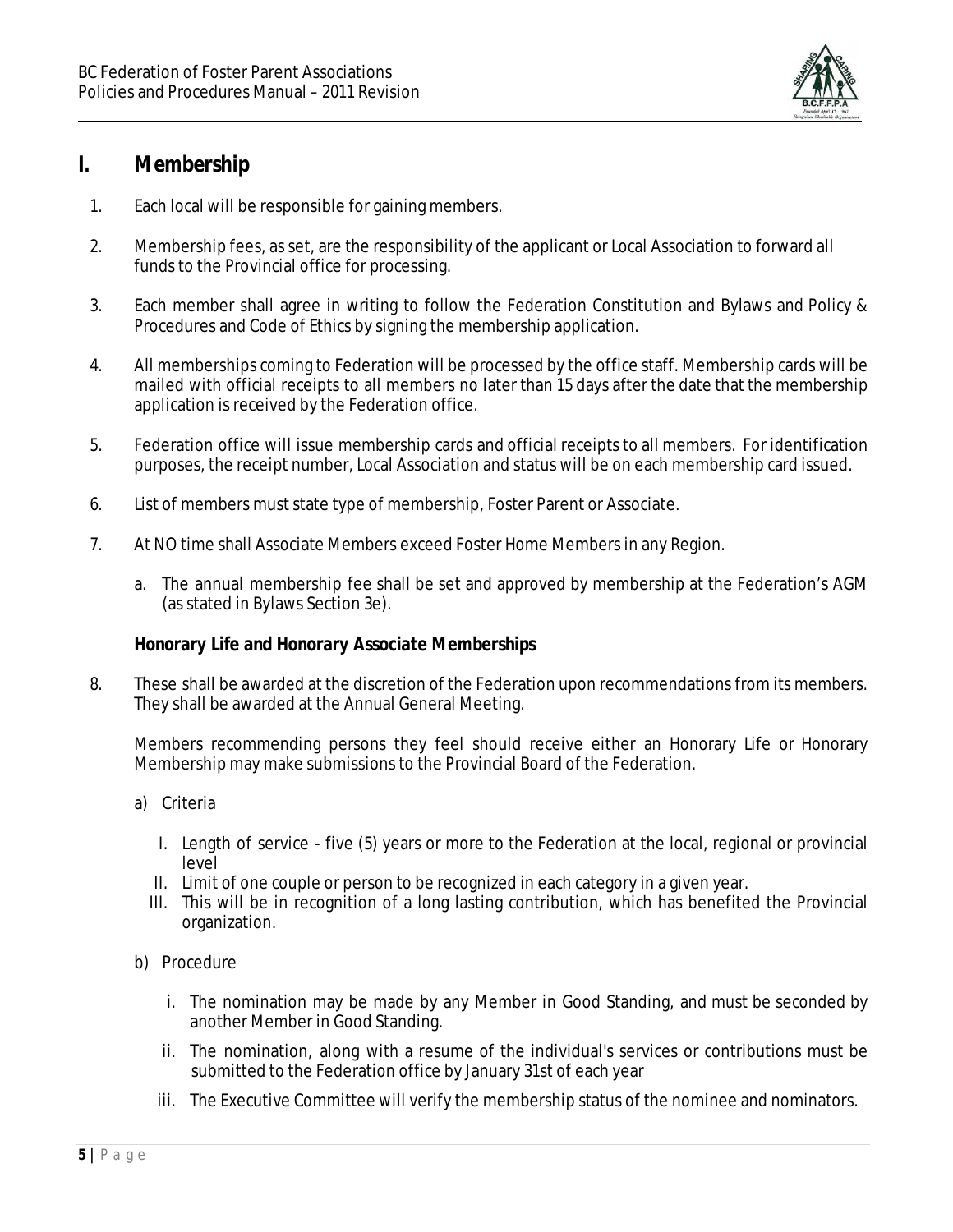

- iv. Bona fide nominations will go to the Board of Directors meeting two months prior to the Annual General Meeting forselection.
- v. Presentation will be made at the Annual General Meeting.
- vi. Honorary Life and Honorary Associate Members and spouse, will be presented with plasticised card, certificate and a membership pin from the Federation.
- vii. Honorary Life and Honorary Associate Members and spouse shall not be required to pay the annual dues.
- viii. The Federation may subsidize costs for the recipient of the "Honorary Life Member" to attend the presentation at the AGM, subject to financing availability.

### *Honorary Life Members*

Honorary Life Members shall retain their voting privileges for as long as they do not hold a position in conflict with the philosophy, aims, policies and objectives of the Federation. Such decision would be made by the Board of Directors should the situation warrant. They shall receive the Federation newsletter and an invitation to the Annual General Meeting and banquet. They may hold office locally, regionally and provincially.

### *Honorary Associate Members*

Honorary Associate Members are non-foster parents who have provided an outstanding service, which has benefited all foster families in British Columbia. They will not have voting privileges. They shall receive the Federation newsletter and an invitation to the Annual General Meeting and banquet.

Notwithstanding the above, no employee of the Federation or the Ministry of Children and Family Development may hold office or have voting privileges for the duration of their employment.

- 10. General
	- a. No one shall be allowed to hold office at Regional or Provincial level in the Federation unless that person is a Foster Home Member in good standing, an associate member who is selected by the nominations committee, and has paid their annual dues prior to submitting a nomination form, or an Honorary Life Member.
		- i) To remain a member in good standing, membership must be renewed and received at the Federation office by January 31<sup>st</sup> of each year.
		- ii) Mail containing membership applications and fees postmarked on or by January 31 of each year will be deemed to have been received on January 31 of that year.
		- iii) New appointees to the Board must take a membership at the time of appointment and must remain a member in good standing for the duration of their appointment.
	- b. Members may only hold office in one Local Association or regional council within a BCFFPA Region to which they have declared affiliation.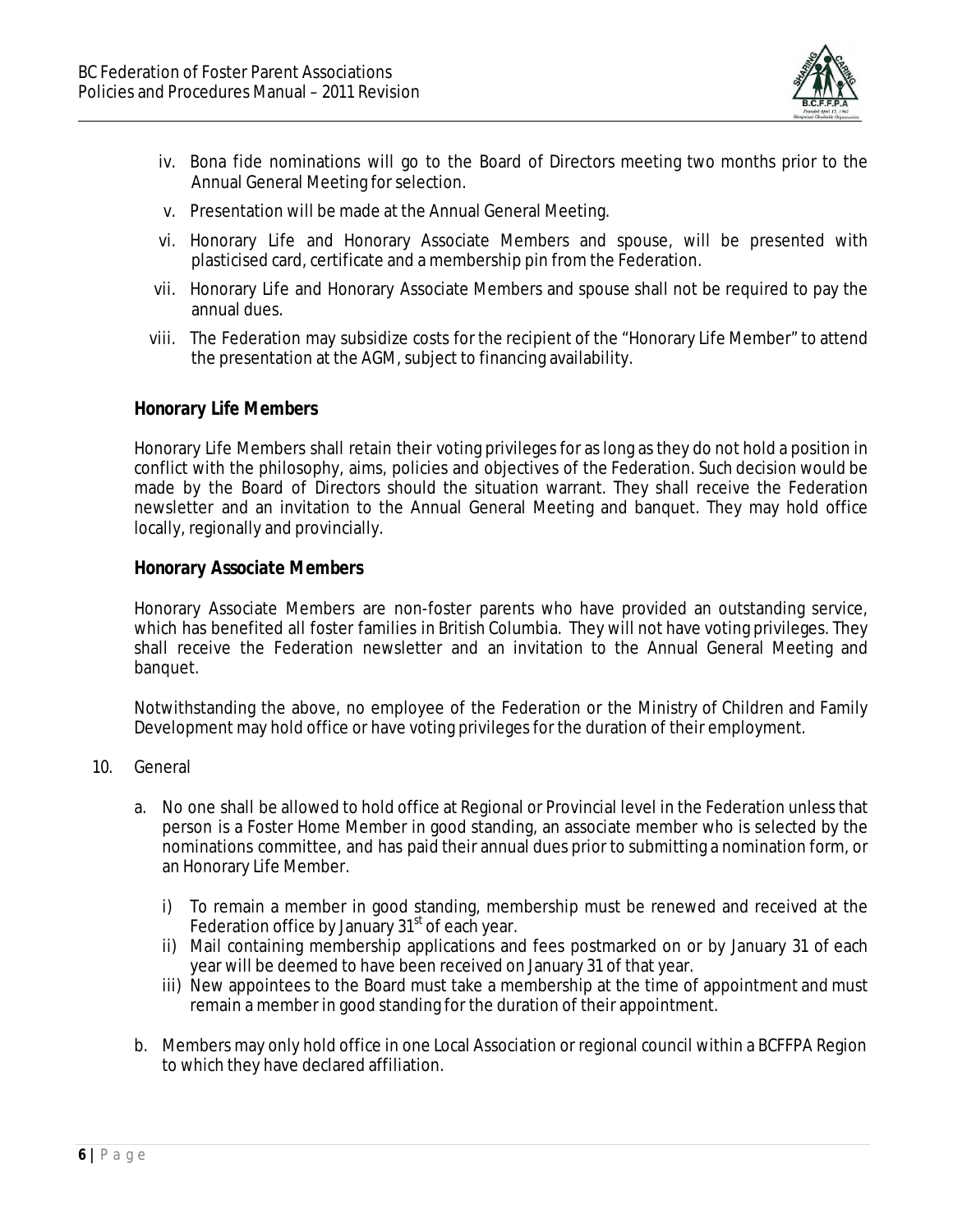

- c. The Executive Committee of the Federation has the right to accept or reject any application for membership.
- d. Anyone wishing to appeal a rejected application may do so at an Annual General Meeting when the majority vote of the assembly will decide.
- e. A member in any class of membership may be expelled for breech of Bylaw, Policy or Code of Ethics, Violation of Oath of Confidentiality or Breech of Harassment Policy towards any staff or fellow member, for a specific period of time, upon a 2/3 majority vote of the Directors. (See Bylaws Article II Membership Ceases.)

The following steps must be taken before a member is expelled.

- a. A letter of reminder of policy for the first time
- b. Second breech a letter stating the member is at risk of expulsion
- c. Third time the membershall be expelled (02/09)
- d. See Appendix J1 Confidentiality
- f. The Board of Directors may (with supported written notice to the Board) revisit a prior discipline action decision of a member, and render a new decision.
- g. Only foster homes whose applications for membership have been received by the Provincial office 30 days or more prior to the AGM; and who present their valid membership card at the AGM, are eligible to vote at the AGM.
- h. All members are to receive the BC Federation of Foster Parent Associations' official newsletters quarterly as to provincial activities, and announcement of the Annual General Meeting.

### *II. BCFFPA Association Structure*

- 1. Robert's Rules of Order Newly Revised is the parliamentary authority of the Federation.
- 2. The provincial structure of the Federation is traditionally based upon the structure of the Ministry of Children & Family Development. It consists of a Provincial Board of Directors, Macro Regional Councils, Regional/Area Councils and Local Associations.
- 3. To be recognized as the legal entity of the BCFFPA, each Association must adhere to the Constitution, Bylaws, Policy and Procedures and Code of Ethics of the Federation as passed by the membership.
- 4. Any person holding office at the Provincial, Regional or Local council level must be:
	- a) a voting member of the BCFFPA; and
	- b) a Foster Home approved by the Ministry of Children and Family Development and/or homes providing in-home care for community agencies authorized by the Ministry of Children and Family Development to contract for in-home services for children; or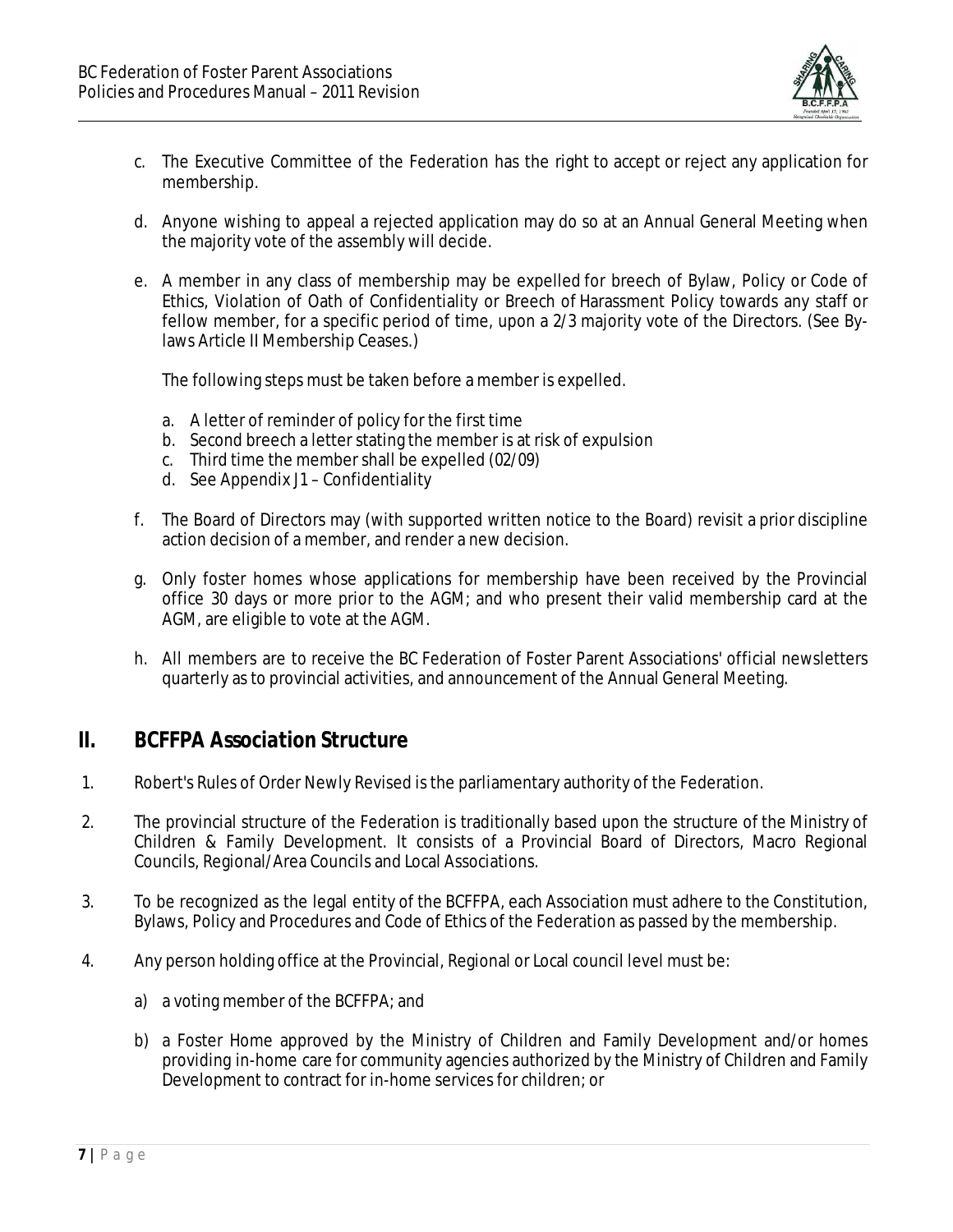

- c) (Bylaws Article III, section 2b) an associate member with specific skills and abilities selected by the nominations committee, who has paid their annual membership dues prior to submitting their nomination; or
- d) an Honorary Life Member.
- 5. In the event of expulsion from membership of the Federation, the individual is no longer eligible to hold office until such time his/her membership is reinstated.
- 6. Foster Parents may contract with the Federation at any level without resigning executive office.

Notwithstanding the above, any foster parent who is employed part-time or full-time by the Federation must resign their executive position for the term of their employment.

#### *Provincial Board of Directors*

7. The Federation and the members of the Board of Directors are ultimately legally responsible for all decisions and contracts entered into by locals, areas and regions.

A board member's position will not be jeopardized should they enter into litigation with the Ministry of Children and Family Development in their role as a Foster Parent.

Provincial Board of Directors shall consist of:

- a) Executive Committee (all elected Directors as listed in the Bylaws, Article IV)
- b) One Delegate from each of the (5) regions

The Executive Committee members will offer suggestions for appointed positions, vote and make recommendations to the Board for acceptance. When it is necessary to appoint someone, first consideration will be given to Board members.

If an elected position becomes vacant before the term of office expires, the position will be filled by appointment, with a 2/3 majority vote of the existing Board, until the next respective AGM. (i.e.) Provincial/Regional/Area/or Local AGM.

The list of Directors as identified in the Constitution and Bylaws shall be the voting members at the Executive table.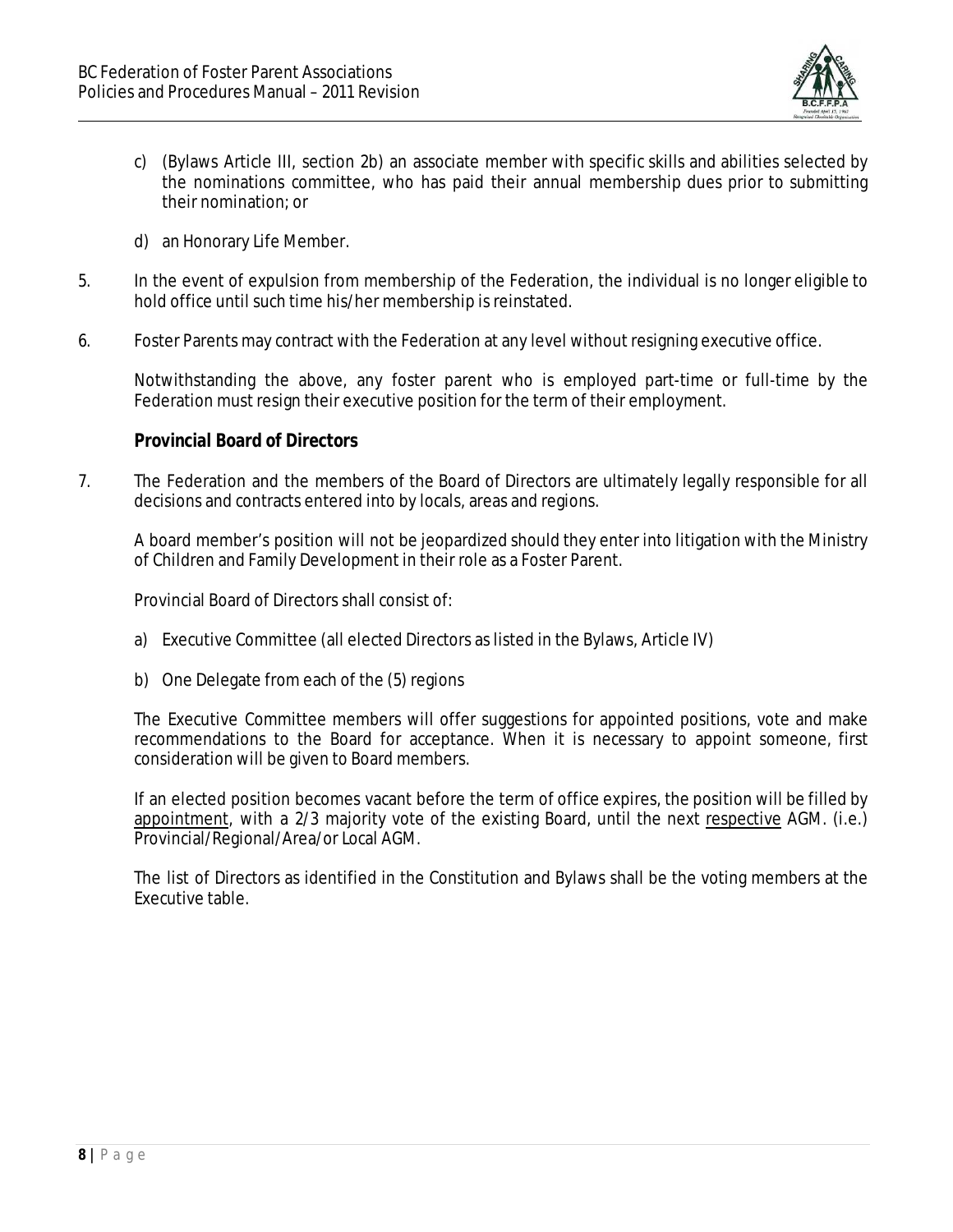

A Macro/Regional Council (hereafter referred to as "Regional Council") shall consist of:

- Executive Committee (President/Chairperson, Vice President, Secretary, Treasurer)
- 1 representatives from each Area as defined by region
- a regional Ministry of Children & Family Development Liaison shall be invited to attend all meetings.
- 8. The Federation's Executive Director and the Ministry of Children and Family Development's Provincial liaison will attend Board of Directors' meetings but will have no vote.
- 9. Any foster parent member may attend the Board of Director's meetings, other than conference call meetings. Non-Board members have no vote and may participate in the meeting only at the invitation of the president.
- 10. The Board of Directors of the Federation must comply with their outlined responsibilities as written in the Board of Directors Orientation Manual.
- 11. General Orientation and Training of all Board Members shall occur annually prior to the first Board meeting (at the discretion of the Board of Directors) following the AGM. This will be the specific responsibility of the President and the Executive Director.
- 12. All Board members must attend the orientation unless excused by the Board for extraordinary reasons.
- 13. Agenda for the Board of Directors' meeting shall be set to allow maximum time for business and policy. Reports shall be as brief as possible. Copies to be given to the Executive Director.
- 14. The business of the Federation is entrusted to the Executive Committee between Board Meetings.
- 18. The distribution of minutes will be according to Robert's Rules of Order. After the office has distributed the minutes of the Board Meeting according to Robert's Rules of Order, Board Members may choose to share the minutes with members of the regional council that they represent. All unadopted minutes shall be marked "Unadopted Minutes: may contain errors and/or omissions."
- 19. Regional Delegates are elected or appointed by their Regional Council or membership through a mailin voting process if there is no regional council in place. If a Regional Representative is unable to attend a Board of Directors meeting, the Regional Council may appoint an alternate Regional Representative.

### *Regional Councils and Local Associations*

20. An official Local Association may be formed with a minimum of five voting members of the BCFFPA, holding the positions of President/Chairperson, Vice-President, Secretary, Treasurer and Representative to Regional/Area Council, provided there is no active local in the community. Membership must be paid prior to forming the said local. The regional/area councils and local foster parents will determine the number of Local Associations in communities with more than one district office.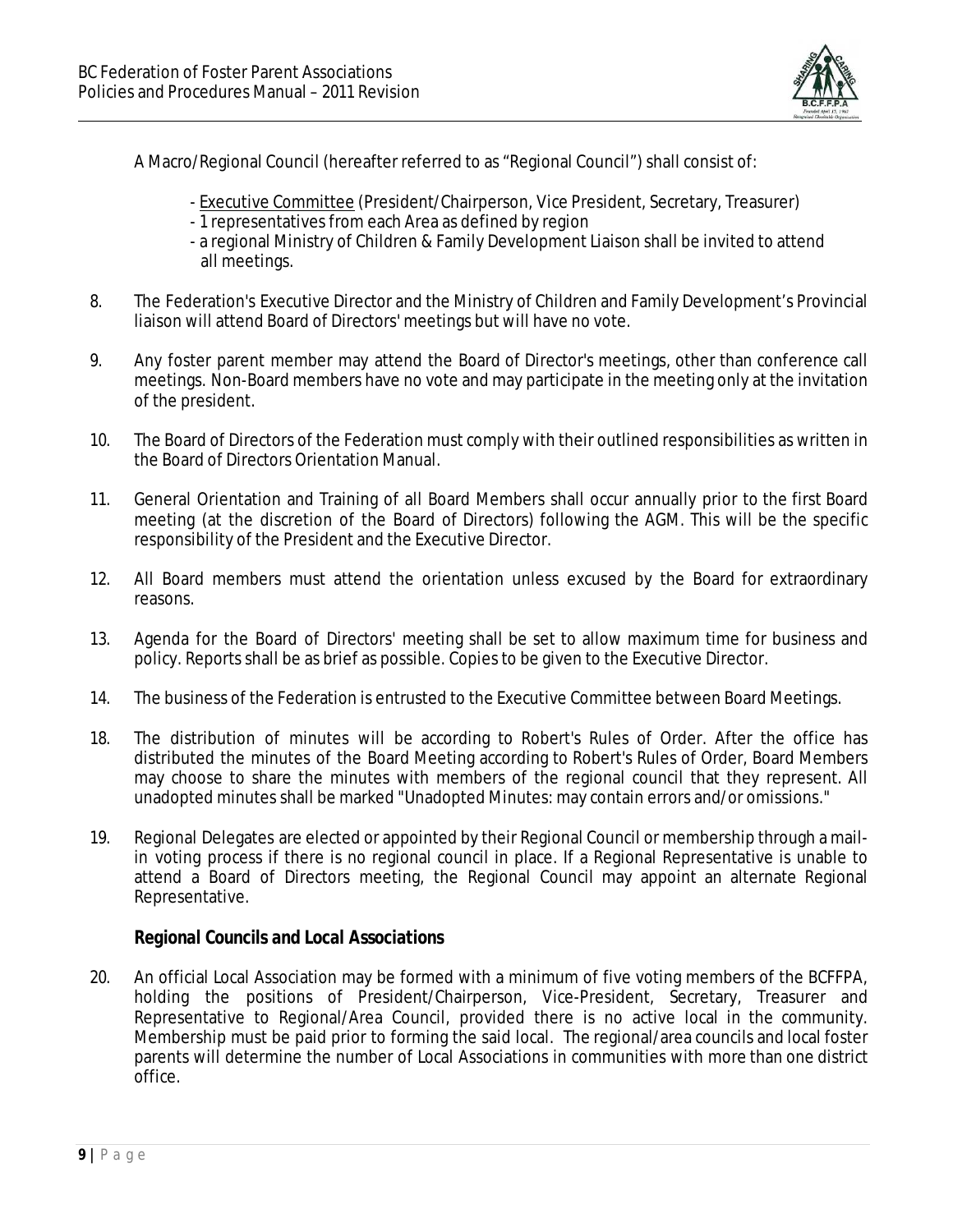

- 21. The Federation Constitution, Bylaws, Policy & Procedures and Code of Ethics govern Regional Councils and Locals.
- 22. Members may only hold office in one Local Association or regional council within a BCFFPA Region to which they have declared affiliation.
- 23. Regions and Areas are accountable to the Provincial Board for all programs and practices they may develop. Locals are accountable to their Regional Council.
- 24. The Elected Directors' responsibilities, as outlined in the Provincial Board Orientation Manual, are applicable to regions and locals.
- 25. All staff and personnel policies of the Federation must be followed by regions and locals, ie. hiring of staff and payment of trainers.
- 26. The BCFFPA Board of Directors is entrusted with the responsibility for carrying out the business of the organization via teleconference, fax and e-mail; utilizing fax and telephone votes by the full board for motions arising in conducting said business.
- 27. There must be not less than three voting Council members present at any Regional or Local Council meeting to constitute a quorum, plus a chairperson.

### *III. Annual General Meeting*

- 1. The Annual General Meeting should be held outside of the lower mainland area a minimum once every three years unless there are no hosting bids received.
- 2. A Parliamentarian must be present at the AGM.
- 3. The AGM shall be combined with an educational program.
- 4. No children shall be allowed to attend the AGM.
- 5. All members are entitled to attend the Annual General Meeting and receive the package of materials free of charge.
- 6. Members who intend to vote at the AGM must present a valid membership card in order to receive a voting paddle.
- 7. The deadline for receipt at Provincial Office of Special Resolutions is 60 days prior to the AGM.

### *Nomination Policy*

- 9. Any BCFFPA member wishing to hold office at the Provincial or Regional level shall be a member in good standing according to Federation membership list by January 31st of that year (except as outlined in Article II, 4 c).
- 10. A person running for provincial office must be present at the AGM unless excused by the Board for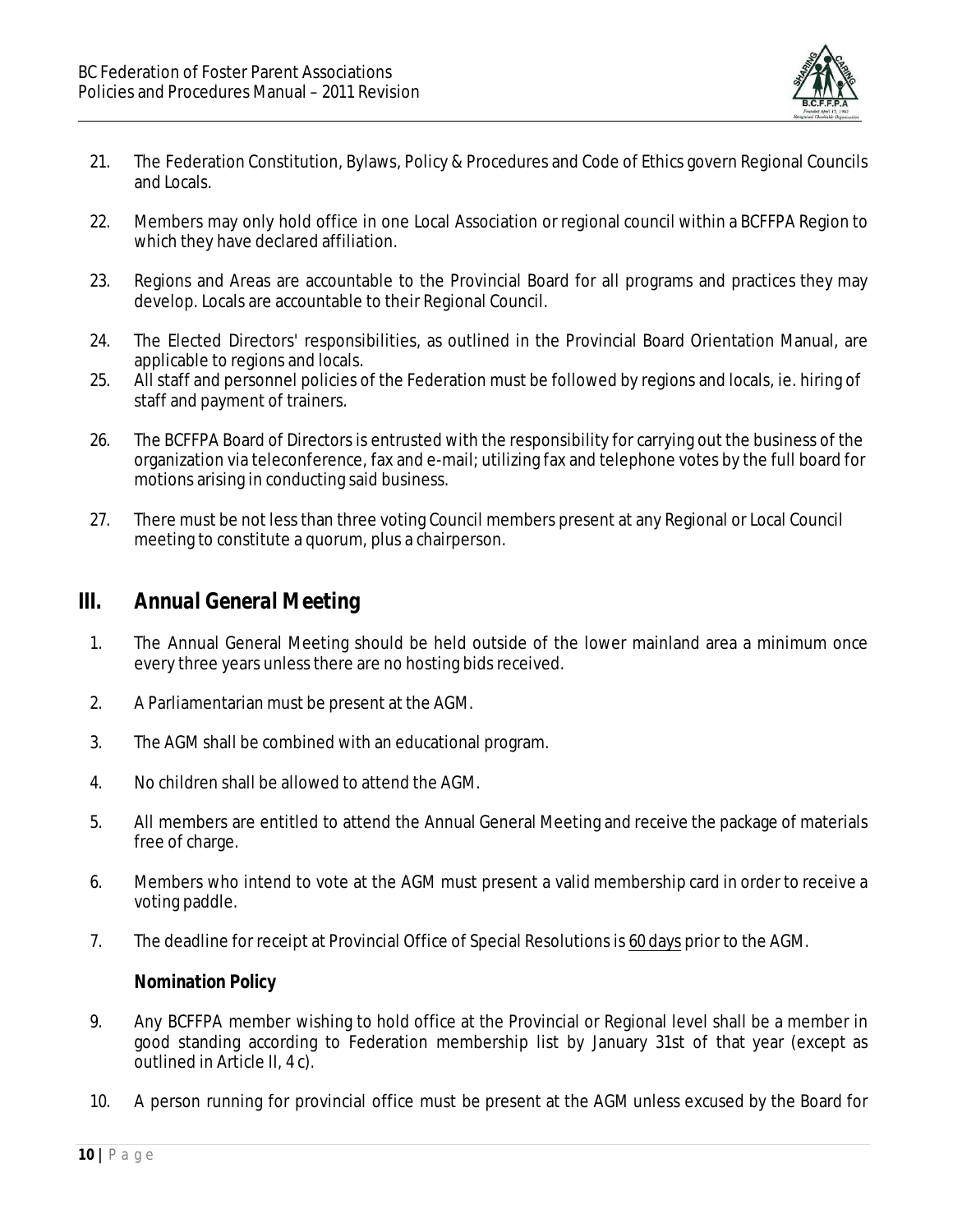

extraordinary reasons.

- 11. Nominations from the floor will not be accepted.
- 12. The deadline for nominations for Provincial office must be received at Federation office 60 days prior to the AGM.
	- i. The President and Vice-President shall be elected for a two (2) year term beginning at the Annual General Meeting, in even numbered years.
	- ii. The Treasurer and Secretary shall be elected for a two (2) year term beginning at the Annual General Meeting, in the odd numbered years.
	- iii. Any candidate for a position on the Executive Committee other than President, must have held a BCFFPA membership in good standing for at least three years immediately previous to running, and must have served for at least one year in the previous three years on a local or regional council, or on the BCFFPA Board of Directors.
	- iv. Any candidate for the position of President must have served on the BCFFPA Board of Directors for at least two years immediately prior to his/her nomination (per Bylaw Article V, Section 3 (iv)).
- 13. Nominations require a nomination form duly moved and seconded by two members in good standing. The nomination is then forwarded through the provincial office to the nominations committee for recommendation.

### *Voting Policy*

- 14. Votes shall be cast by secret ballot.
- 15. The ballot shall list each position separately.
- 16. There shall be two sets of ballots available for those in attendance at the AGM.
- 17. A quorum for transaction of business at an AGM shall be (25) voting members
- 18. A majority vote is required for the adoption of ordinary resolutions
- 19. Mail-in votes will be accepted for Special Resolutions and Election of Officers and Directors
- 20. Ballots for Special Resolutions and Election mail-in votes will be mailed to all members 45 days prior to the Annual General Meeting or Extraordinary General Meeting
- 21. The ballots will be returned to the Federation/Provincial Office, via mail, ten (10) days prior to the General Meeting.
- 22. An independent third party with no vested interest in the results, will scrutinize the counting of ballots for Special Resolutions and Elections.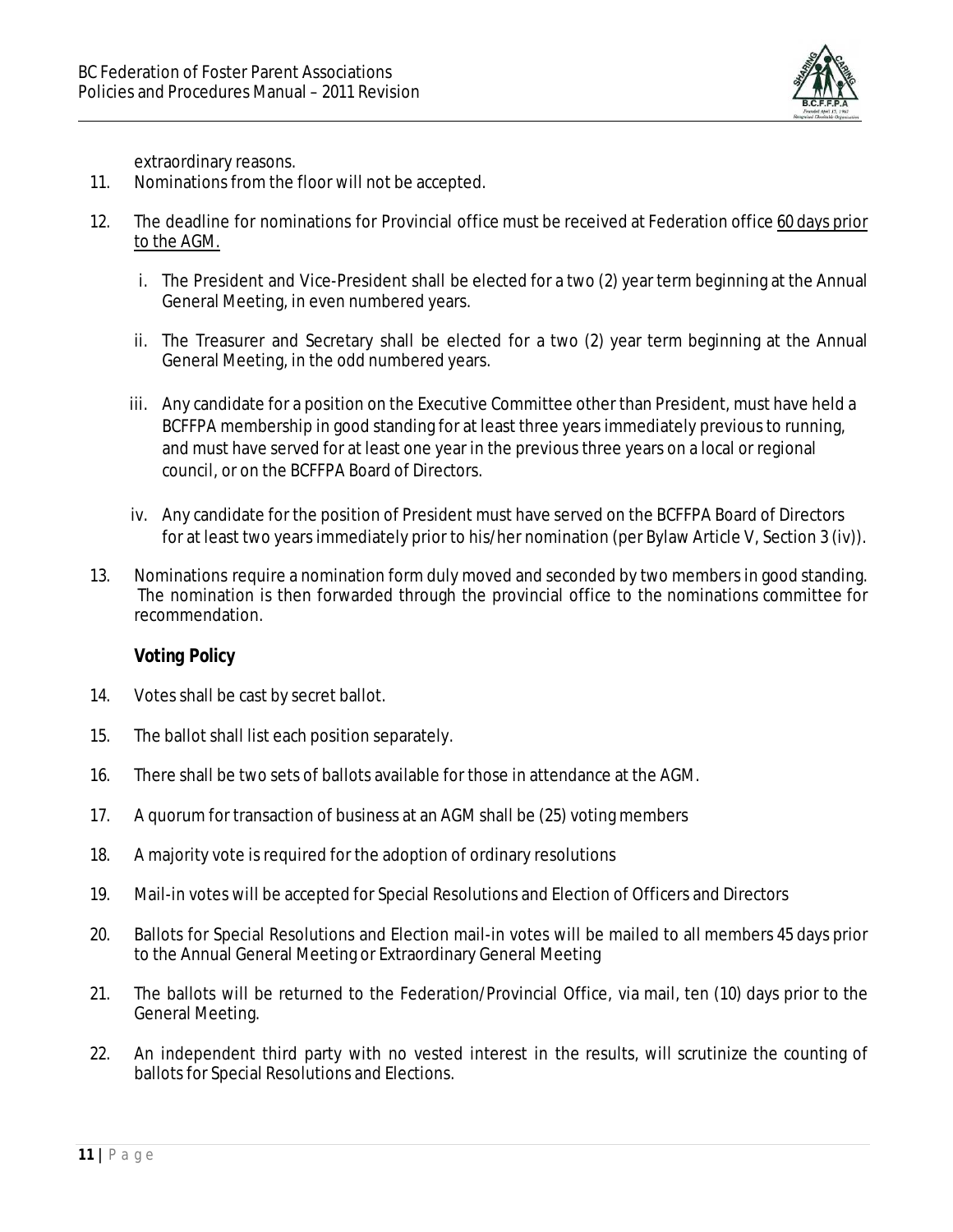

# *IV. Financial Policy*

Board-approved budgeted expenses for Executive Committee members will be paid by Federation; Councilapproved budgeted expenses for Regional Delegates will be paid by the Regional Council.

Prior to being incurred, any expenses not approved in the budget, must be submitted in writing to the Treasurer and President for consideration.

- 1. Staff financial policies are covered in the personnel policy.
- 2. All bills and expenses related to the provincial office and executive board must be submitted to the Provincial President or Treasurer for authorization.
- 3. Membership fees will be collected by the Provincial office with a \$10.00 per year processing fee applied to each membership.
	- a. On a quarterly basis, a portion of the accumulated membership monies will be returned to the BCFFPA Local Associations.
	- b. Macro Regional Councils, with the agreement of their locals will receive \$5.00 per home per year from local memberships in order to operate

Local Associations are required to submit quarterly financial statements to the BCFFPA Provincial office.

Names of local executive members, signing authorities, and bank account and contact information must be received by the Federation office no later than June 30<sup>th</sup> of each year. All membership monies will be held until such time as the information is received.

At the fiscal year end, any unclaimed membership funds will be transferred to the BCFFPA General account.

- 4. No cheques shall be pre-signed; all cheques shall be signed by two of the minimum three designated signing officers. Cheques must be completed prior to being signed. Any two members of the same household or family may not both be designated signing officers.
- 5. When an advance is necessary, the President or Treasurer shall have the right to authorize the advancement of expense monies, providing the request is made no less than 14 days prior. Statement of expenses must be turned in no more than 14 days following the event. Any adjustments will be made at that time.
- 6. The fiscal year is April 1 to March 31 the following year.
- 7. As per article #6 in Constitution and Bylaws: The said financial statement will be subject to review by audit and accordingly will contain a report to the members signed by an auditor appointed by the Federation.
- 8. A bookkeeper or accountant appointed by the BCFFPA Provincial Treasurer shall examine the books and records of 6 randomly chosen Local Associations per year. This will include all cancelled cheques, bank statements, signing authorities, or other documents as requested by the Treasurer.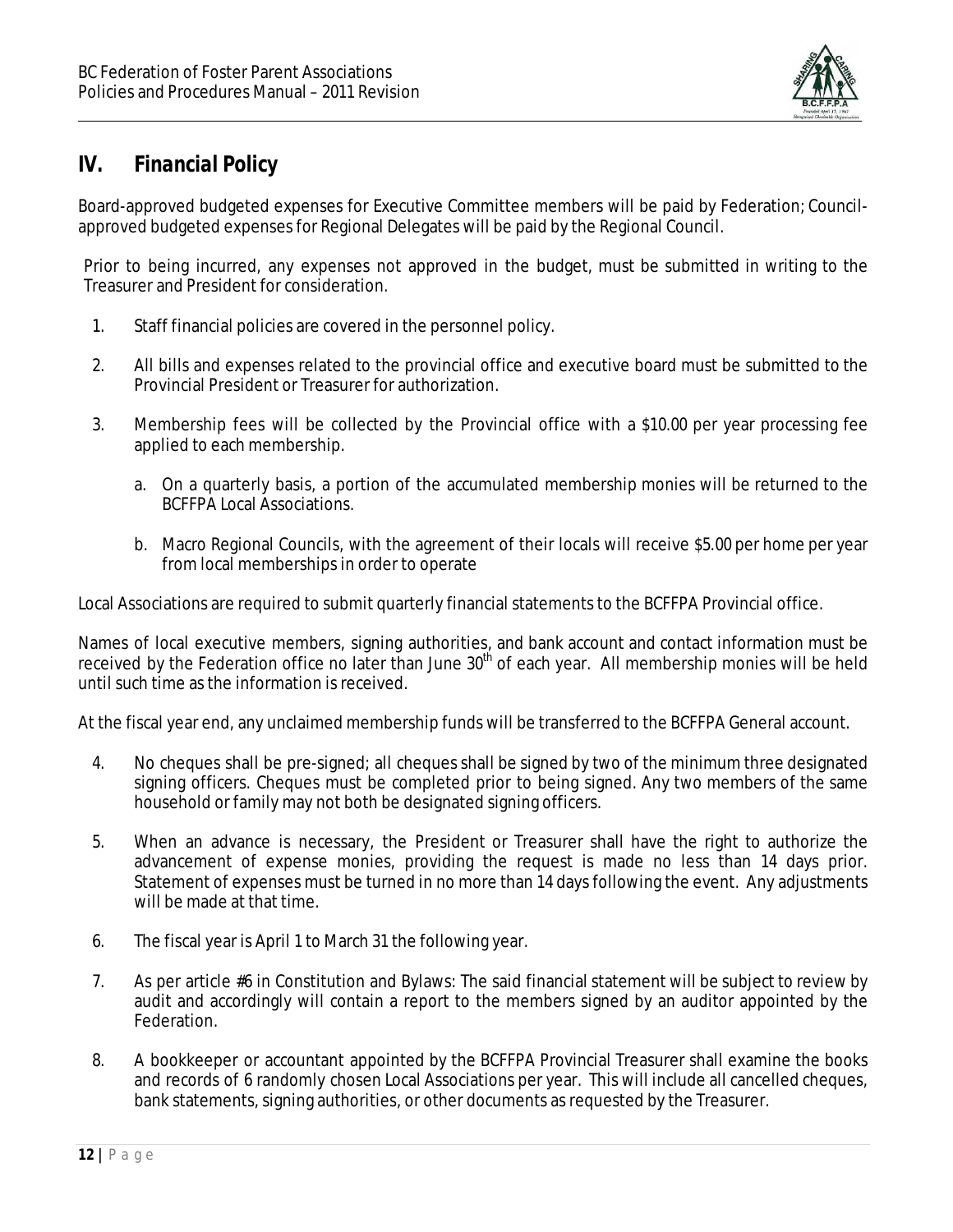

- 9. All entries and banking to be done by Federation's office.
- 10. All provincial accounts receivable are due and payable within 30 days from the date of invoice.
- 11. All accounts become overdue after 30 days. After 60 days the account becomes delinquent and will have credit privileges with the Federation withdrawn.
	- a. Any Accounts Receivable that are 1 year in arrears to be brought forward to the Executive Committee for review and determination forsubsequent action to be taken.
- 12. Expense statements are to be forwarded to the BCFFPA Provincial office within 20 days of the expense being incurred. A 5% per month penalty will be applied to all expenses which remain outstanding after 30 days
- 13. Board members will receive \$10.00 per month to cover office supplies and printer cartridges.
- 14. Meal Rates Maximum of \$55.00 per day, not to include alcoholic beverages.
	- a. Breakfast \$ 15.00 Lunch \$ 15.00 Dinner \$ 25.00
	- b. If only claiming one or two meals a day, you are to deduct the individual amount from the \$55.00 per day rate (eg. if you only had lunch and dinner, then subtract \$15.00 from \$55.00 = \$40.00). No meal receipts are required.
	- c. A person in performing his/her duties on behalf of the Federation within his/her headquarters area may claim unusual and/or extraordinary out-of-pocket expenses subject to the approval of the employer and/or Board.
	- d. It is agreed that payment for out-of-pocket expenses is intended to include payment for meals where the situation warrants. It is not the intention to pay meal allowances where the person can be reasonably expected to provide his/her own meals.
- 15. Accommodation will be shared where possible.

Any Executive member within 25 km of the Executive meeting place, who requires accommodation, must have the approval of the President or Treasurer three days prior to the meeting.

Executive Committee members have the option of single room accommodation when attending Federation business.

The Federation will not be responsible for accommodation expense at a hotel other than arranged by the Federation office, unless 24-hour notice has been received. Upon receiving prior notification, Federation will reimburse cost of accommodation at a hotel other than arranged by the Federation office, which shall be limited to the amount payable as if at the designated hotel arranged by the Federation office.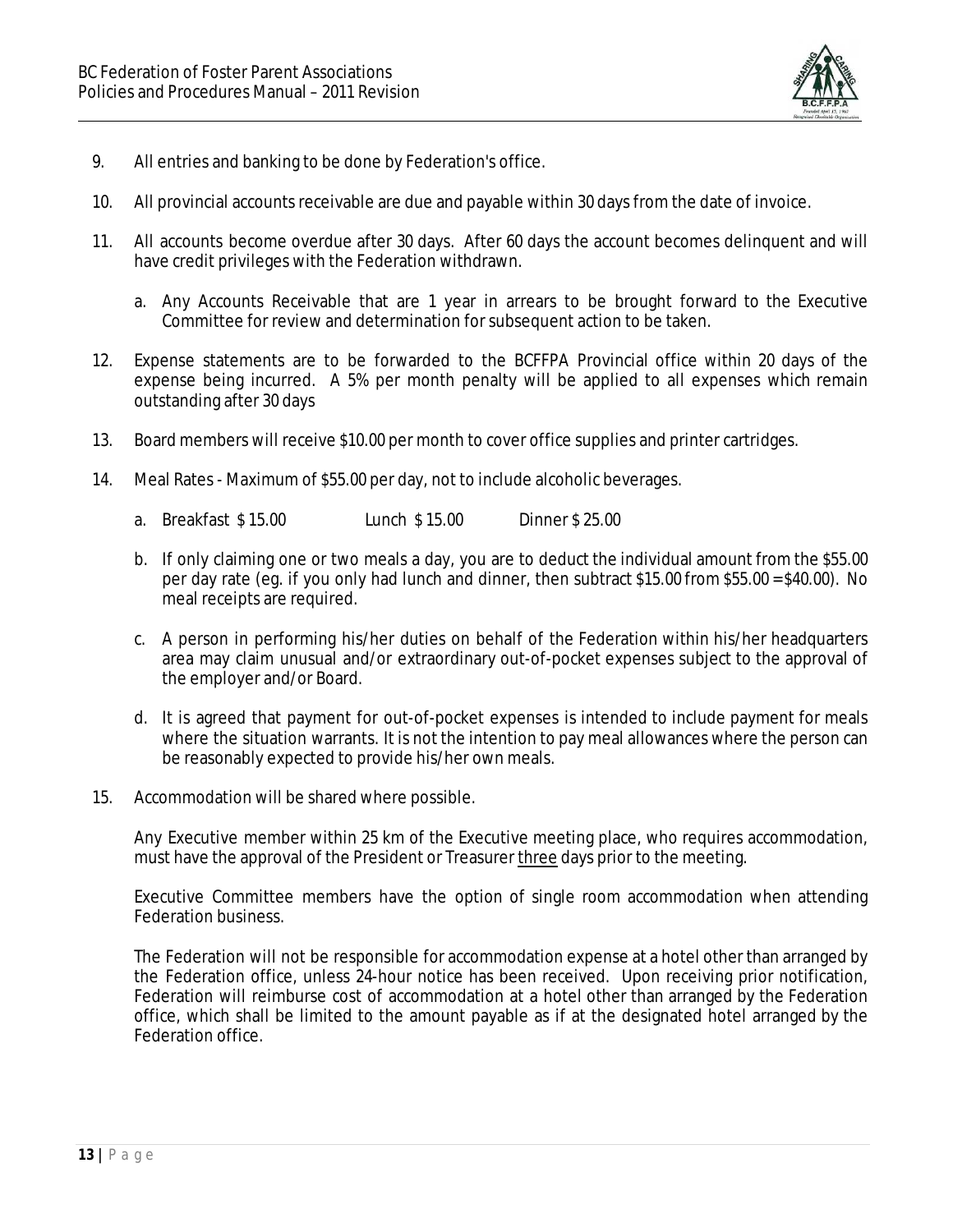

#### 16. Travelling Allowances

The Provincial office will make all travel arrangements for elected directors, travelling on Federation Business. No travel will be authorized using the provincial account numbers unless booked by provincial office staff.

Should a director choose to make their own travel arrangements, they may submit the expense with valid receipts, to the Provincial office for reimbursement, provided the said travel falls within their committee travel budget, and follows the BCFFPA Financial policy

All members are expected to travel by the most economic means, ie. carpool, public transportation, etc., unless otherwise approved.

- a. Mileage of 46 cents per kilometre will be paid for trips to Board meetings or special trips or Federation business purposes approved by the Executive.
- 17. Salary Replacement
	- a. Will be reimbursed for attending Board of Directors' Meetings. Special meetings only when a suitable alternate cannot be found. Wages reimbursed will be the actual net up to a maximum of \$10.00 per hour and for actual time lost.
- 18. Babysitting/Child Care
	- a. Childcare expenses will be covered at to a maximum of MCFD Caregiver assigned level rate per diem. Claims will not be accepted for both wage loss and childcare. Receipts must be submitted.
- 19. Telephone
	- a. Will be reimbursed, up to the maximum allowable, for Executive Committee as follows:
	- b. President & Vice President \$30.00 per month<br>c. Treasurer & Secretary \$20.00 per month
	- c. Treasurer & Secretary
	- d. Regional Delegates \$20.00 per month
- 20. Expenses for teleconferences will be charged to the Provincial office
- 21. Discretionary spending by the Executive Director shall be up to a maximum of \$500.00. Expenditures over \$500.00must be approved by the President or Treasurer.
- 22. The Executive has the sole discretion of donations up to \$250. The board must approved donations over that amount.
- 23. The Executive Committee must approve extraordinary expenses.
- 24. If not able to attend Board of Directors' meetings, member must phone Federation office or hotel and cancel reservations. Otherwise they will be held responsible for any costs incurred.
- 25. Regions and Locals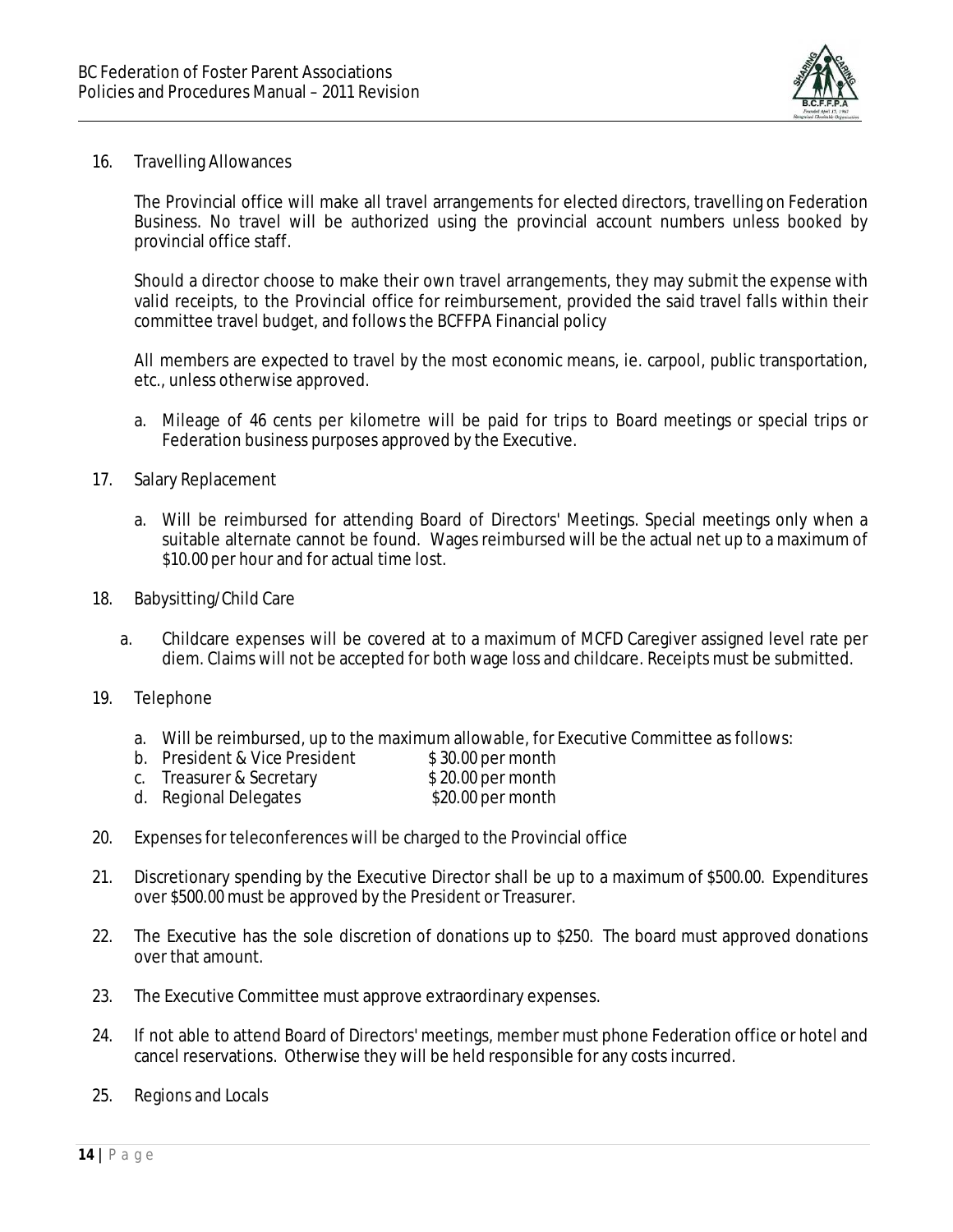

- a. All Region Councils and Locals will adhere to "Regional Councils Accounting & Financial Guidelines" document.
- b. Any financial changes proposed by the BCFFPA which affect contracted programs, become effective in the following fiscal year.
	- i. Locals are responsible for forwarding their required year-end statements to the BCFFPA Provincial office on a quarterly basis.
- 26. All Region Councils and Local Associations receiving membership monies must submit to Federation office the following information; annually, and as changes occur:
	- i. The name of their banking institutions and all account numbers
	- ii. The names and addresses of signing authorities for those accounts.
- 27. Gifts & Flowers
	- a. Gifts & Flowers (sent on behalf of the Board) over \$50.00 must be approved by the Treasurer. Gifts or flowers should be sent on the occasion of a birth/marriage of a Board Member or death in the immediate family. (Spouse or child of a Board Member including chairpersons.)
	- b. Gifts and flowers shall be purchased with non-Ministry funds.
	- c. Messages of condolence or congratulations in other appropriate situations should be encouraged. The Board should be advised of these occasions.
- 28. The Federation will not incur costs for any invited guest unless prior approval by full board. This approval can be communicated by fax to be ratified at the next Board meeting.

### *Fundraising Committee – Terms of Reference*

To identify sources of funding, developing relationships with potential partners, sponsors, and donors, and growing the non-governmental revenue stream for areas such as advocacy and other special projects as identified by the BCFFPA Fundraising Committee in consultation with the BCFFPA Board of Directors.

# *V. In-Camera Meetings*

The Executive Committee or Board of Directors or Committee may choose to declare a meeting 'in camera' only under the following circumstances:

- 1. Where sensitive/personal information about an individual will be discussed or
- 2. Where specific behaviour of an individual will be discussed or,
- 3. Where there are legal opinions or advice to be discussed or,
- 4. Where a personnel issue is to be discussed or,
- 5. Where an individual under discussion requests it or,
- 6. Where MCF has requested that information not be released until a later date or,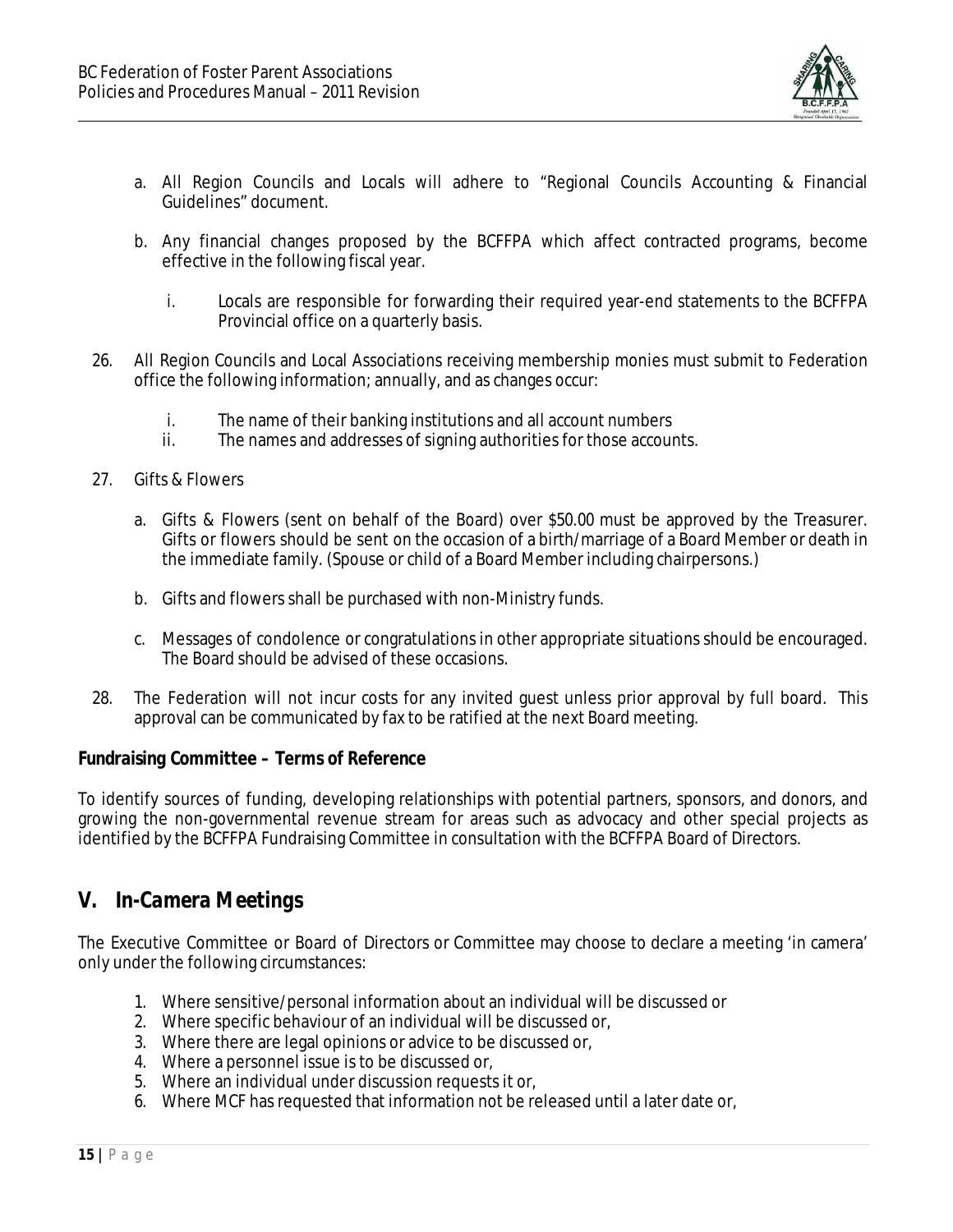

7. Where the information to be discussed pertains solely to the business of the Federation.

### *VI. Resolution of Conflict Between Board Members*

The Executive Committee can appoint a three-person panel, comprised of board members to gather information and recommend a resolution in the event of conflicts between Board members.

# *VII. Conflict of Interest (See Appendix I)*

Disclosure of Potential Conflicts of Interest and/or Duality:

- 1. Any duality of interest or possible conflict of interest on the part of any Director or staff member should be disclosed to the other Directors and made a matter of record, either through an annual procedure or when the matter becomes a matter of Director action.
- 2. Any Director having a duality of interest or possible conflict of interest on any matter should not vote or use his/her personal influence on the matter, and he/she should not be counted in determining the quorum for the meeting. The minutes of the meeting should reflect that a disclosure was made, the abstention from voting, and the quorum situation.
- 3. The foregoing requirements should not be construed as preventing the Director from briefly stating his/her position on the matter, nor from answering pertinent questions of other Directors since his/her knowledge may be of great assistance.
- 4. This policy is to be reviewed annually for the information and guidance of Directors.

Any new Director must be advised of this policy upon entering on the duties of his/her office. This will be the responsibility of the President and the Executive Director.

### *VIII. Accountability*

- PURPOSE: To establish policy and develop procedural guidelines for elected or appointed officials at all levels of the Federation ensuring that the approved Constitution, Bylaws and Policies and Procedures of the Federation are maintained as passed by the membership.
- PREAMBLE: To ensure the continuity and to provide objective information, an individual appointed by the Board of Directors, and, under direction from the Board of Directors, will be responsible for consultation around the investigation and review of the problem issue. It should be stressed that the investigation and review is concerned only with the internal operations of the organization.
- POLICY: To be recognized as a legal entity of the Federation, all individuals must adhere to the Constitution, Bylaws and Policy and Procedures of the Federation as passed by the membership.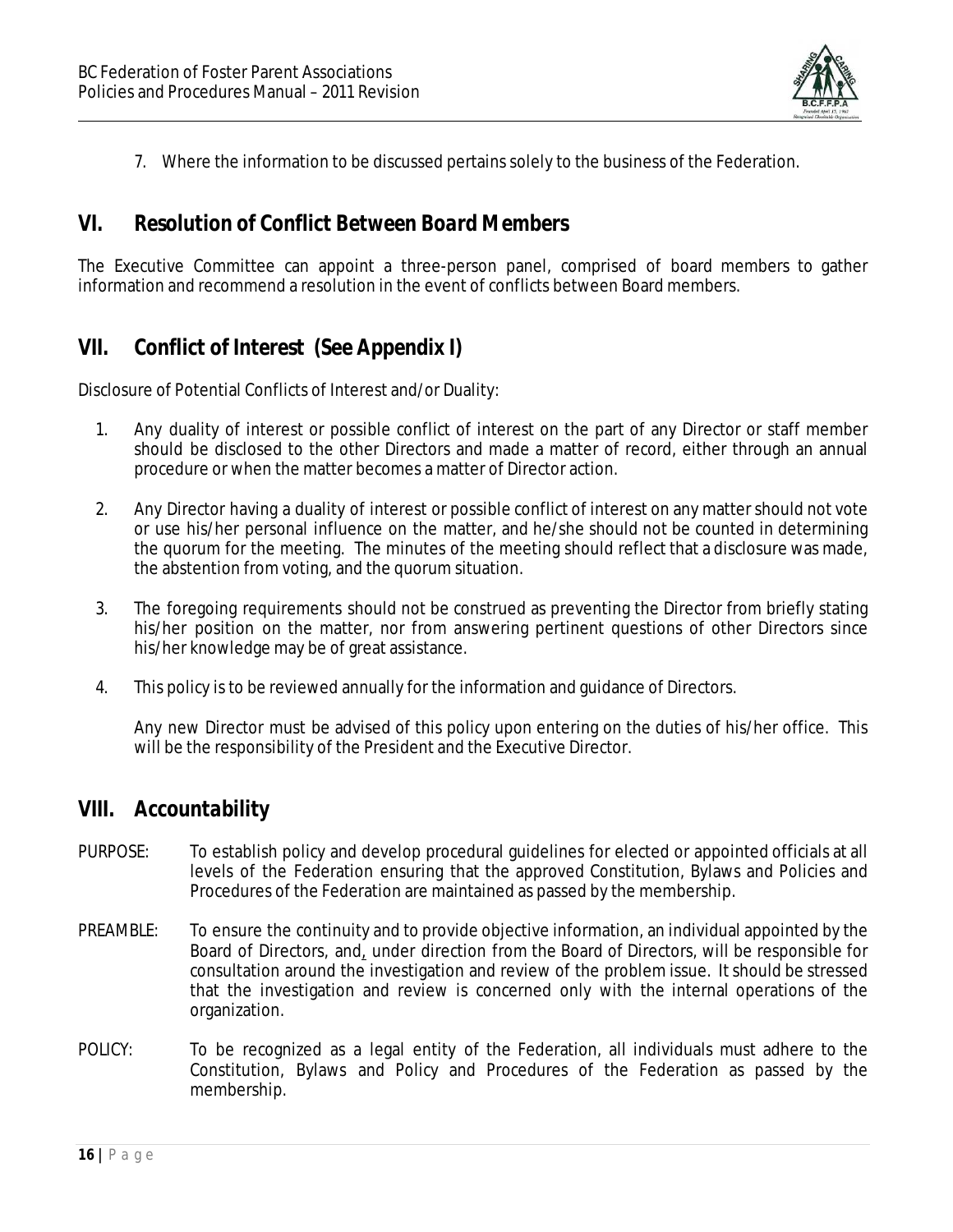

- GUIDELINES: Operational concern is brought to the attention of elected/appointed official at appropriate level (Local, Regional or Provincial). A concerned member should make every effort to resolve operational concerns at the organizational level where the problem is perceived to occur (Local, Regional or Provincial).
	- Step 1: The concerned member first attempts to resolve the problem issue with the elected officer. If unsuccessful, he/she should take the following steps.
	- Step 2: Written letter of concern is submitted to the entire local executive with a copy to the Federation`s Provincial office and Regional President. Lettershould specify concern, steps taken for resolution and a time frame for same. The local executive will review issue according to the following guidelines and attempt resolution. A written response to the concerned member will be supplied within one month's time. Copies to Regional Council and Provincial Federation office.
		- i) The designated official will attempt to investigate the operational concern. Procedures may include personal interview, telephone contact, review of any relevant documentation maintained by Association (ie. correspondence, minutes of meetings, financial records, etc.) to determine:
			- o validity,
			- o cause of concern
			- o who is affected
			- o possible solutions
			- o consequences of solutions
		- ii) Consult with the Federation office regarding the outcomes of the investigation.
		- iii) The designated official will bring back their formulated recommendations to their executive body for approval.
		- iv) Every effort should be made to guide and assist the individual or group to voluntarily adhere to the Federation's Constitution, Bylaws and Policy & Procedures. An educational focus rather than a disciplinary attitude should be maintained.
	- Step 3: If the issue remains unresolved at the local level, the concerned member provides a written request for assistance to resolve the issue to the entire Regional Council, copies to Federation and local executive.

Request should specify same as outlined in Step 1 and the Regional Council will review issue according to the guidelines in Step 1 and attempt resolution. A written response to the concerned member will be supplied within one month's time. Copy to Federation.

Should disciplinary procedures be necessary, the following steps are suggested (with copies to Federation):

- i) Letter of expectation,
- ii) Following non-compliance of a letter of expectation, a cautionary letter outlining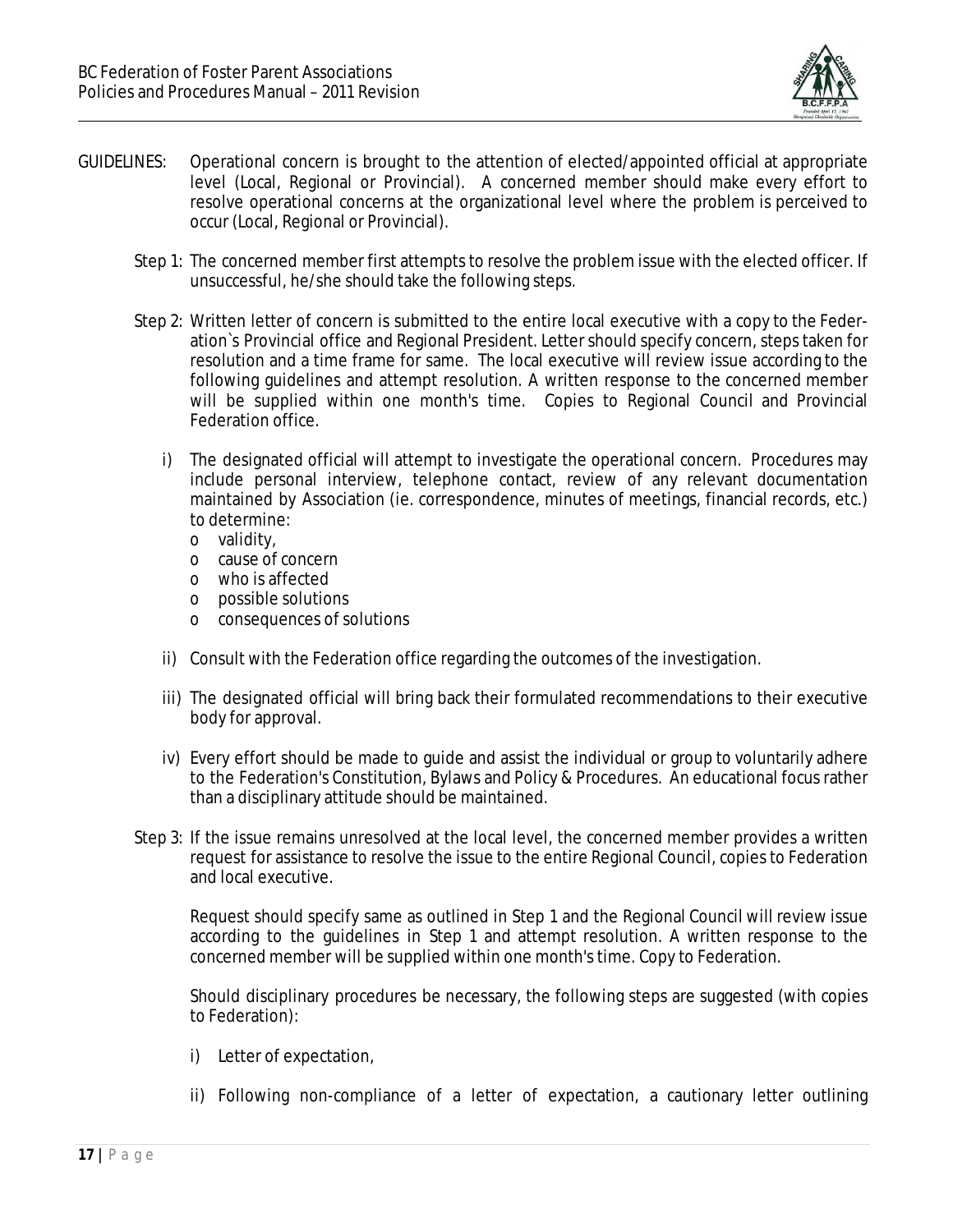

consequences should be sent by registered mail,

- iii) Letter to Provincial Directors outlining investigation, review, recommendations and steps taken.
- Step 4: If the issue remains unresolved the Regional Council provides a written request for assistance to resolve the issue to the Board of Directors. Copies to local executives. The request should specify all documentation pertaining to the case.

Provincial Board of Directors will review the facts. Should action be required, the following steps are suggested:

- i) Telephone contact to the Local/Regional President, by a designated provincial board member within one (1) week,
- ii) If no response to i) above, a cautionary letter outlining consequences should be sent by registered mail within one month,
- iii) If no response, personal contact will be made within one month to provide assistance if required,
- iv) If no response, the designated board member will provide a written report and the recommendations to the provincial board at the next meeting.
- v) Local/Regional executives are to be notified of the Board's decision by mail within two (2) weeks.

Any individual or group will have the opportunity to appeal, following the procedures outlined in the Constitution, Article II, Membership Ceases, b) i), ii), iii).

# *IX. CFFA Delegates*

The Criteria forselecting the delegate for the three-year position to represent the Federation at the Canadian Foster Family Association be:

- a) The individual be a member of the BCFFPA.
- b) The individual be either a current member of the Federation Board, or have served on the Board in the past two years.

# *X. Library*

Use of the Federation Library will be free to Federation members and Ministry of Children and Family Development staff. A user fee of \$25.00 per year for library privileges will be levied for non-foster parent groups and out of province associations.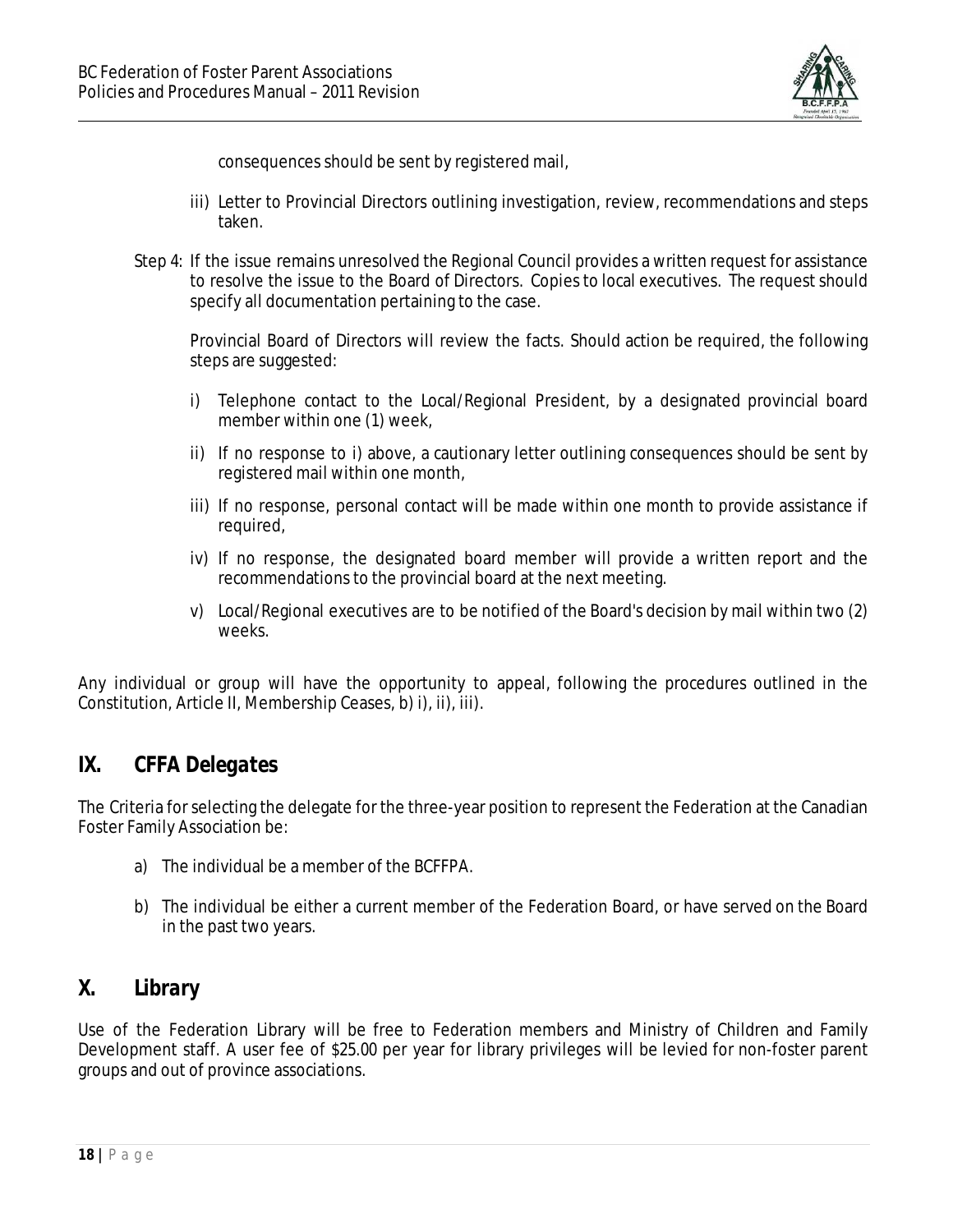

### *APPENDIX "C"*

### *PROCEDURE FOR AND INFORMATION TO BE INCLUDED IN AN ANNUAL REGIONAL REPORT*

1. Begin with Regional Business, the most recent first, number your items:

| a) | Regional Workshop | - where   |
|----|-------------------|-----------|
|    |                   | المصطارين |

- when - topics
- attendance
- evaluation
- b Regional Meeting where
	- when
	- attendance
	- decision relating to Federation
- c) Special Events
- d) Election of Officers names and positions should be stated.
- e) Meetings with Ministry of Children and Family Development Staff.
- 2. Next put in Local news, eg. name of each Local Association then include: meetings when, where, topics and evaluation.

If locals and regions have meetings or programs other than the regular business, name them but it is not necessary to put it in detail.

- 3. Keep your report brief. You can expand on it while you are telling the Regional Delegates but the written report should be brief.
- 4. Do not send your newsletters and letters as a substitute for a report. The Executive should see your newsletters and what you are doing but they should not be in place of a well written, concise Local or Regional report.
- 5. It is not necessary to state Locals funds as this is to be done at the Regional Council Meetings.
- 6. Elections of Local Associations should be stated as to who was elected and given to the Administrative Assistant for updating the office records.
- 7. Region Report Forms are available through the Federation office for Regional Delegates.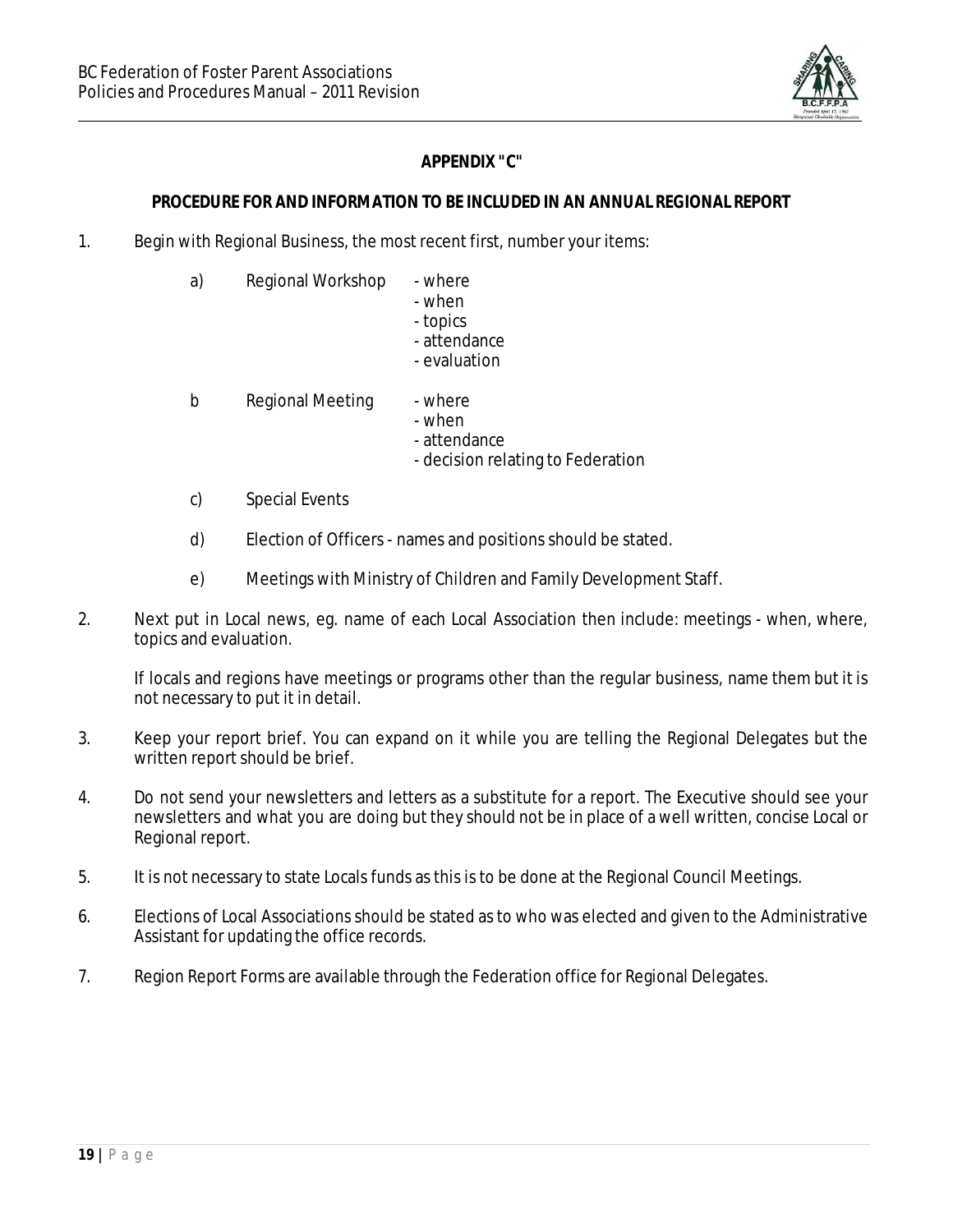

### *APPENDIX "D"*

# *REGIONAL DELEGATES REPORT FORM*

|                      | <b>REGIONAL</b>                                                                          |  |
|----------------------|------------------------------------------------------------------------------------------|--|
| Changes in officers: |                                                                                          |  |
|                      | <b>REGIONAL MEETINGS:</b>                                                                |  |
| How Often:           |                                                                                          |  |
|                      | Workshops & Speakers: (provide topic and recommendations if speakers were well received) |  |

Other Events:

Concerns: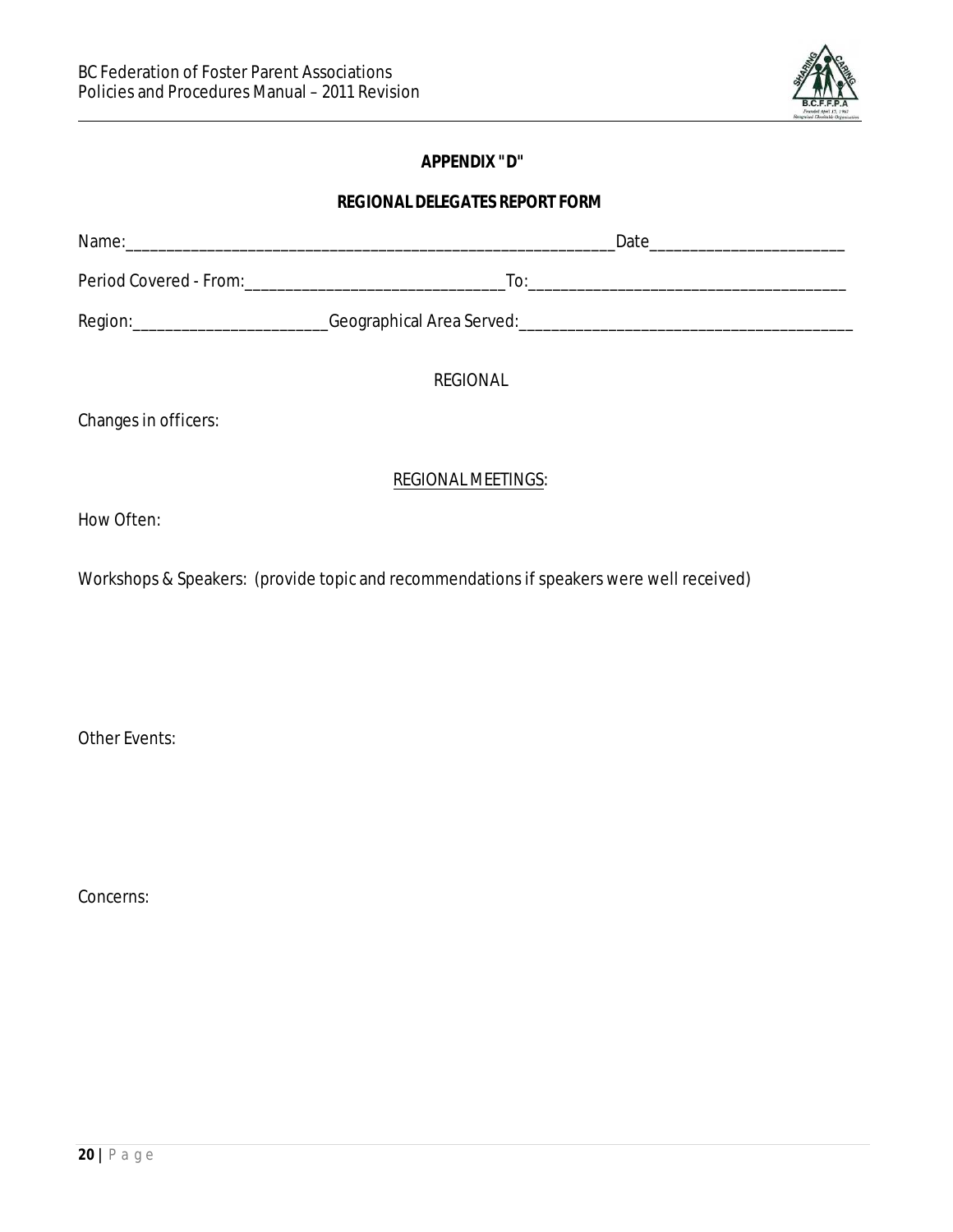

|  | APPENDIX "D" Continued |
|--|------------------------|
|--|------------------------|

LOCAL ASSOCIATIONS

Local Name:

Meet How Often:

Number Attending:

Workshops & Speakers: (provide topic and recommendations if speakers were well received)

Other events:

Concerns:

Comments: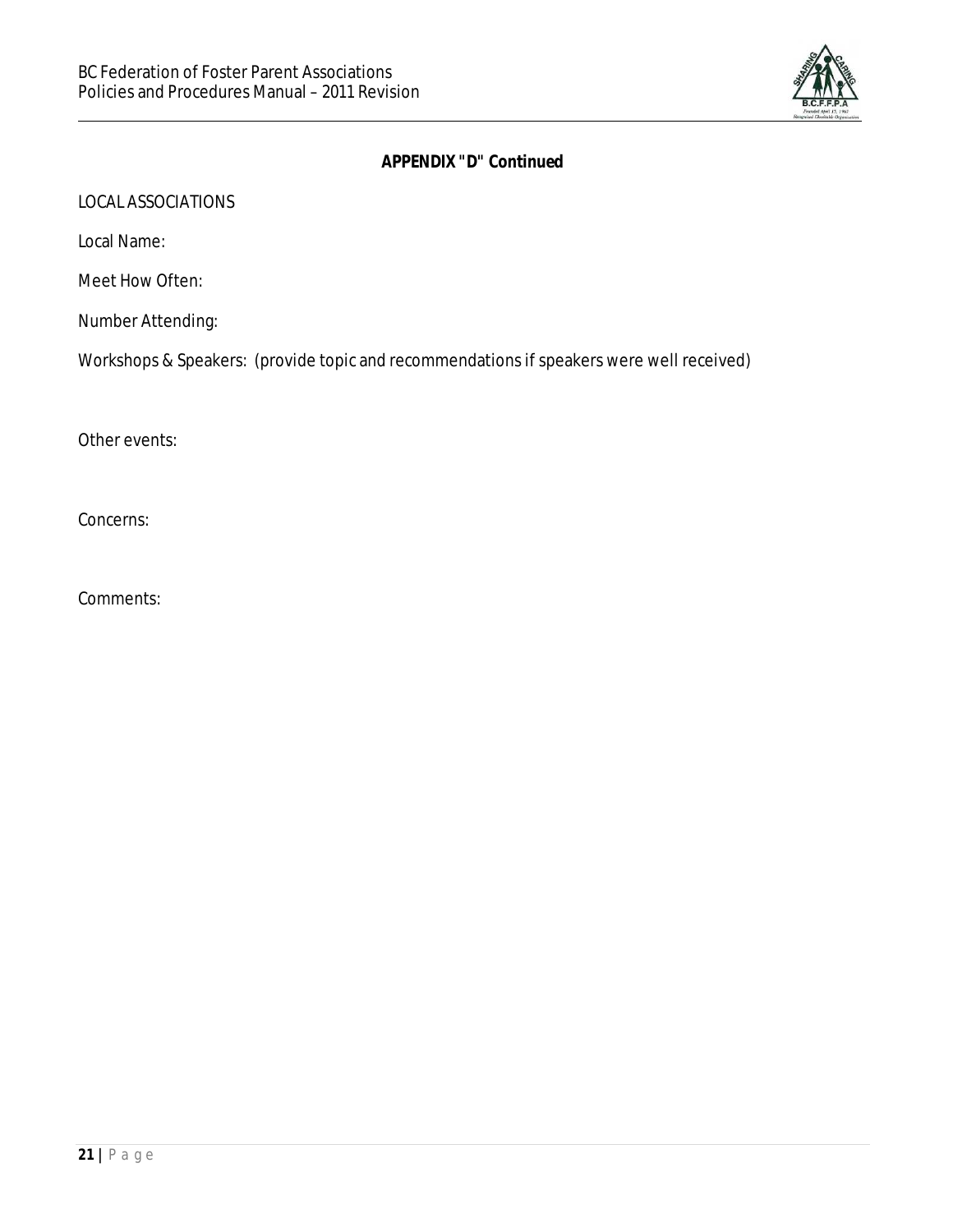

*APPENDIX "E"*

### *WILLIAM CURTIS MEMORIAL FUND*

The William Curtis Memorial Fund, which is awarded annually, has been established for youth currently and formerly in care who wish to continue their education. The following criteria has been established and sets out the requirements to be met in order to make application:

Who may apply: any individual, presently or formerly under the care of the Ministry of Children and Family Development, who currently resides in BC, and will be continuing their education in BC by attending high school, a vocational training institute, a community college, or a university. The highest marks, although considered, will not be the only determining factor in the awarding of the bursary.

\*All establishments must be licensed to provide theirservices in British Columbia

Amount of Bursary: The bursary amount is based on interest accumulated during the previous fiscal year.

When to Apply: The applicant submits the 'Application for Bursary' in May of each year.

How to Apply: The applicant will complete the "Application for Bursary" form outlining their educational plans and goals, and how they will be accomplished. The application, along with supporting documents is to be forwarded to the BCFFPA, 207-22561 Dewdney Trunk Road, Maple Ridge, BC V2X 3K1.

Supporting documents required, include references from social worker(s), school teacher(s), and last foster parent(s) describing why they support the application.

A 'Letter of Confirmation' from the educational institute must also be submitted when received by the applicant. This document may be sent separately from personal references, but is still required before the Bursary application is complete.

#### Administration

The principle sum is administered by the British Columbia Federation of Foster Parent Associations Executive Committee.

### The Principle

The Bursary was established in memory of William Curtis, a long time Foster Parent, by his estate. Donations made to the Bursary are added to the principle and are tax deductible. Receipts for that purpose are issued to the donor.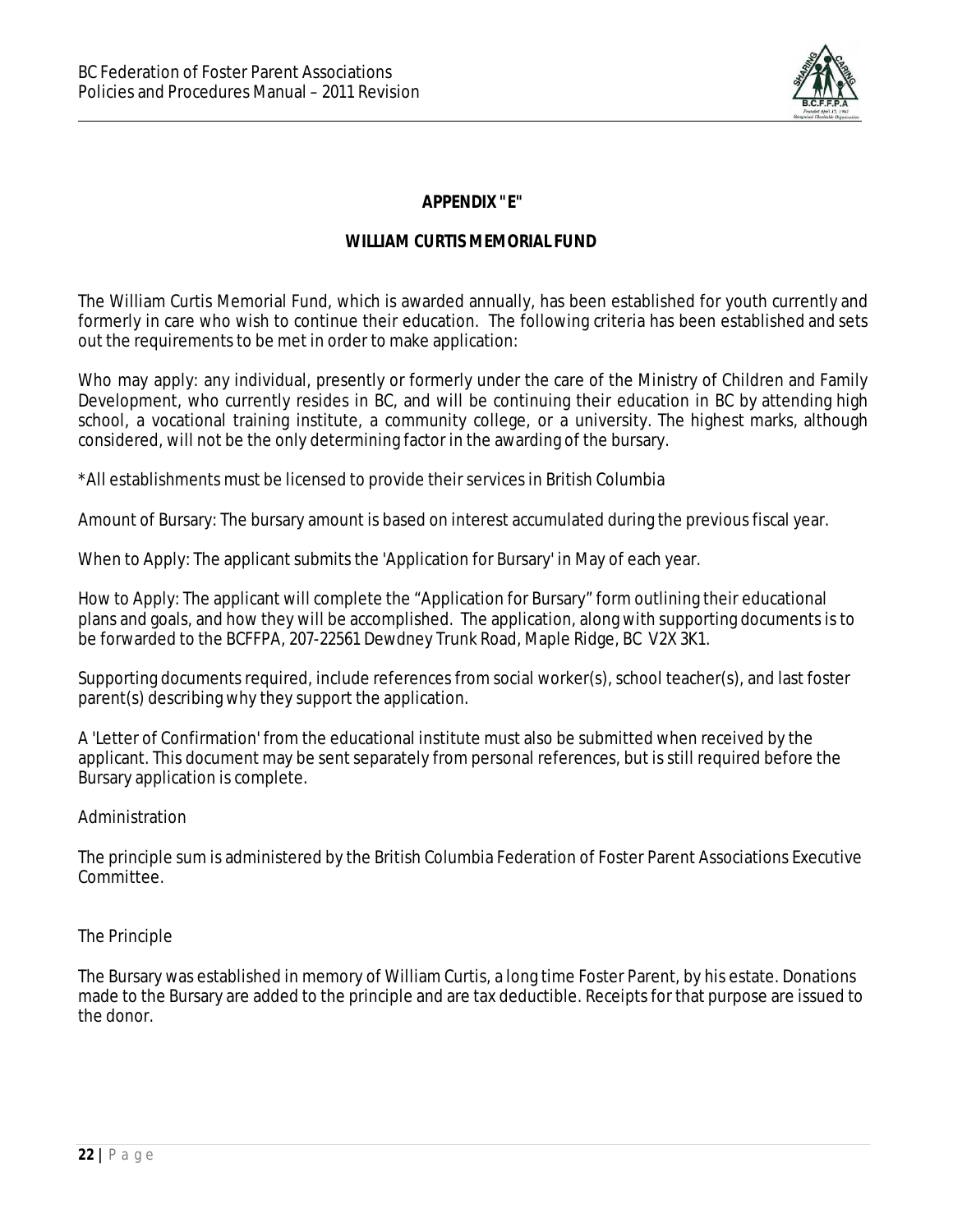

*APPENDIX "F"*

### *MERV DAVIS BURSARY FUND*

The Merv Davis Bursary Fund has been established for foster children who have reached the age of majority and wish to continue with their education. The following criteria was established as to what requirements should be met in order to make application.

WHO CAN APPLY: Any child in the care of Superintendent of Child Welfare, residing in Coquitlam, Maple Ridge, Port Coquitlam, Port Moody or Pitt Meadows, and reaching the age of 19 years, who shows an interest in extending his/her education, whether to finish high school, attend business or vocational school, college or university, and where no other funds are available, is eligible to apply for the above bursary. The highest marks, although considered, will not be the only determining factor in the allocation of the bursary.

AMOUNT OF BURSARY: Amount of bursary is commensurate with yearly interest accrued.

WHEN TO APPLY: Applications accepted in May of each year.

HOW TO APPLY: The applicant will complete the "Application For Bursary" outlining their educational plans and where they have been or hope to be attending school, and mail it to the Federation office.

They will submit a "Letter of Confirmation" from the educational institute where they have been accepted. This confirmation may be sent separately if not available at the time their application for the bursary is being submitted.

### BURSARY ADMINISTERED BY

### BC FEDERATION OF FOSTER PARENT ASSOCIATIONS BOARD OF DIRECTORS

DONATIONS MAY BE SENT TO THE BCFFPA OFFICE. If the donation is in memory of someone who has passed away, a memorial card will be sent to the family of the deceased. Receipts are issued for tax purposes.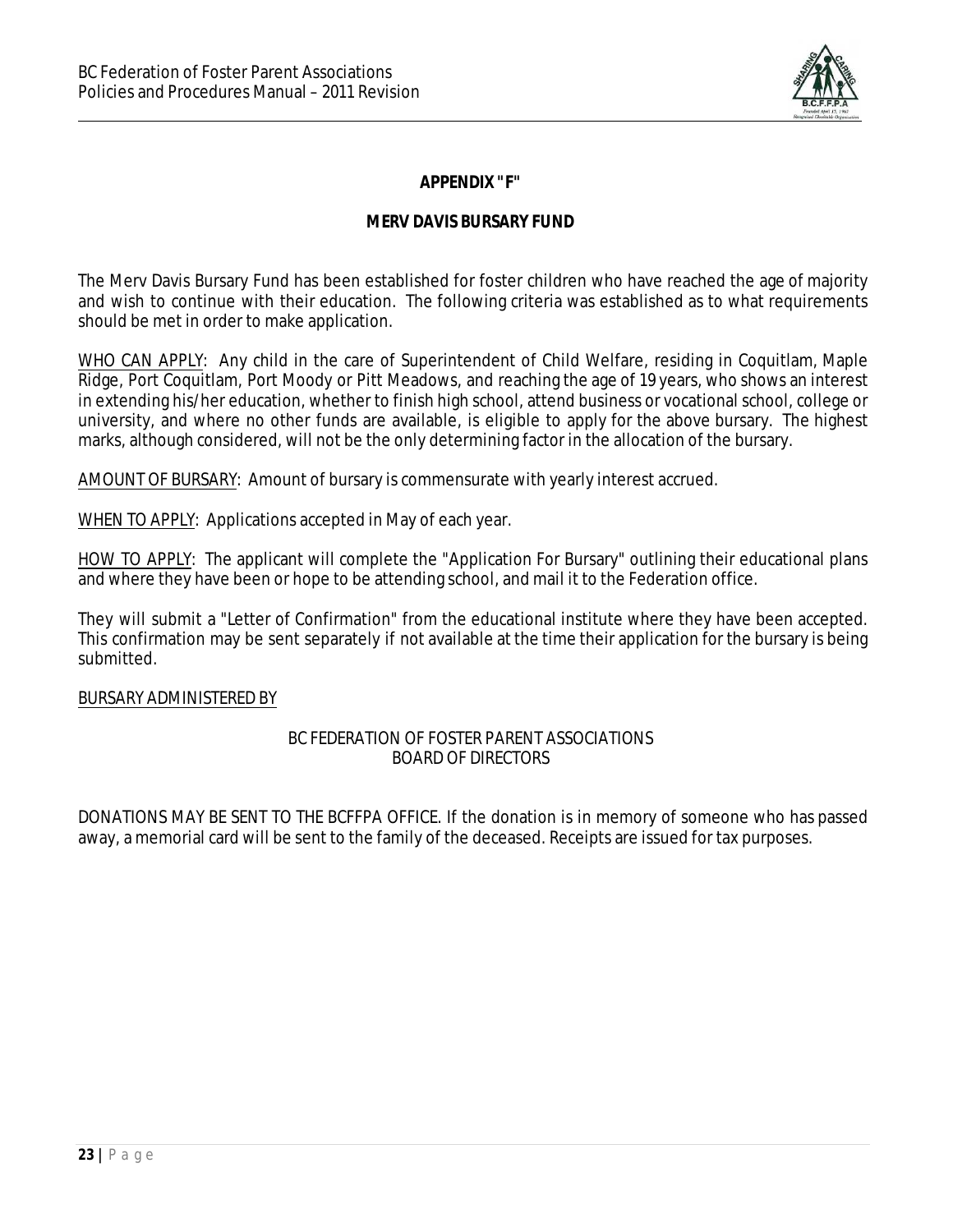

### *APPENDIX "G"*

### *NATURAL CHILD BURSARY*

The Natural Child Bursary was founded in 1991 by Region 'K' for the natural child of a Foster Parent in British Columbia who has completed Grade 12 and wishes to continue his/her education.

#### WHO CAN APPLY

Any natural or legally adopted child of a Foster Parent who has held a membership in BC Federation of Foster Parent Associations for three consecutive years since 1989, or who is an Honorary Life Member, who resides in British Columbia; has completed Grade 12; who shows an interest in extending his/her education in any field of study including business or vocational school, college or university; is eligible to apply for the above bursary. The highest grades, although considered, will not be the only determining factor in the allocation of the bursary.

#### AMOUNT OF BURSARY

Amount of bursary is commensurate with yearly interest earned. A 'Letter of Credit' will be issued to the successful candidate and may be redeemed by the named educational facility.

#### WHEN TO APPLY

Applications are accepted in May of each year.

#### HOW TO APPLY

The applicant will complete the 'Application for Bursary' outlining their educational plans and where they have been attending school and mail it to the Federation office.

Include references from a counsellor/teacher at their current school and 2 other references from sources other than family. (Friends or employer)

Submit a 750 word essay on 'The Effects On Me of Being a Member of a Foster Family'.

Submit a 'letter of confirmation' from the educational institute where they have been accepted. This confirmation may be sent separately if not available at the time of the application submission.

BURSARY ADMINISTERED BY: BC Federation of Foster Parent Associations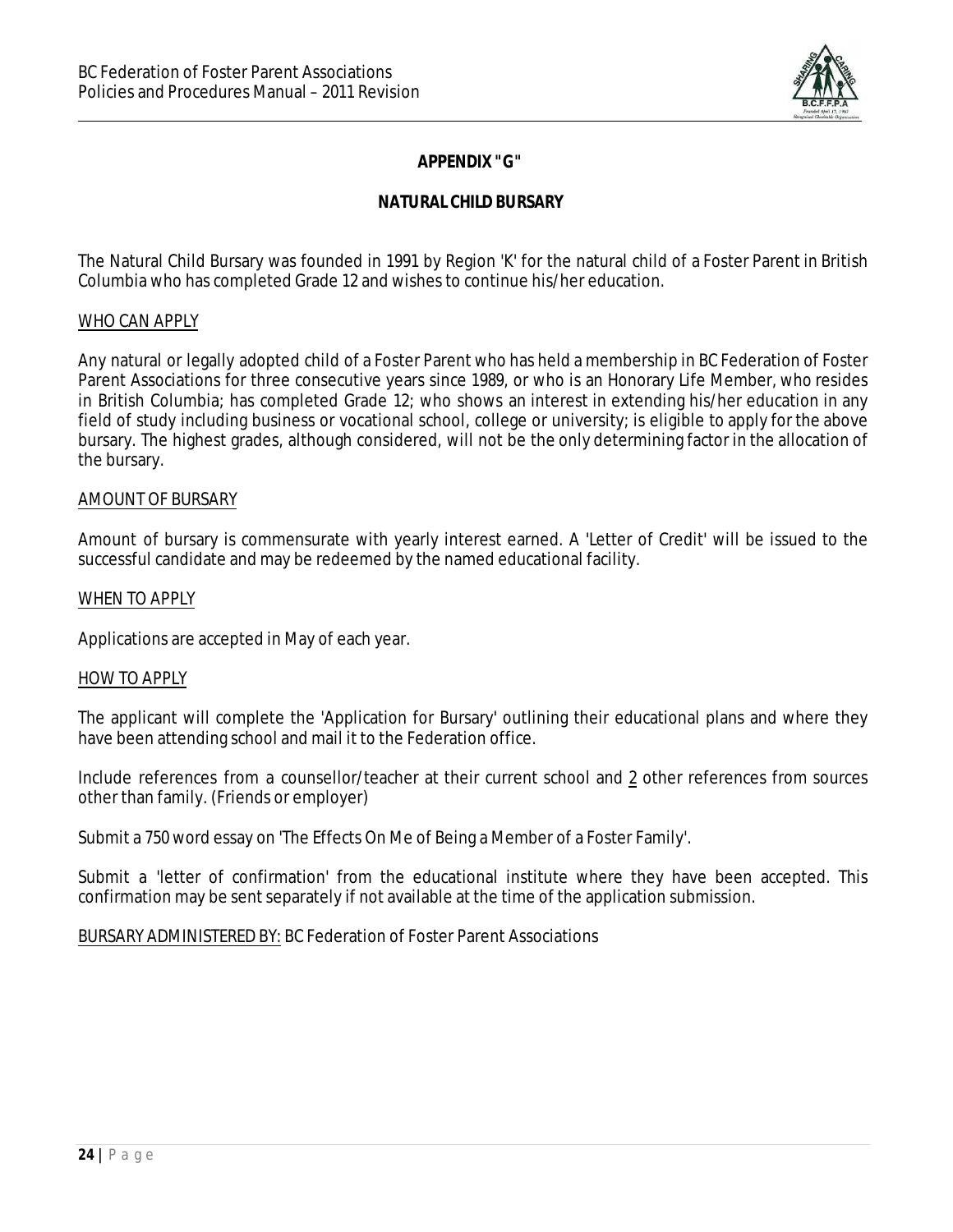

*APPENDIX "I"*

### *DISCLOSURE OF POTENTIAL CONFLICTS OF INTEREST AND/OR DUALITY*

- 1. Any duality of interest or possible conflict of interest on the part of any Board Membershould be disclosed to the other Board Members and made a matter of record, either through an annual procedure or when the matter becomes a matter of Board action.
- 2. Any Board Member having a duality of interest or possible conflict of interest on any matter should not vote or use his/her personal influence on the matter, and he/she should not be counted in determining the quorum for the meeting. The minutes of the meeting should reflect that a disclosure was made, the abstention from voting, and the quorum situation.
- 3. The foregoing requirements should not be construed as preventing the Board Member from briefly stating his/her position on the matter, nor from answering pertinent questions of other Board Members since his/her knowledge may be of great assistance.
- 4. This policy is to be reviewed annually for the information and guidance of Board Members. Any new Board Member must be advised of this policy upon entering on the duties of his/her office. This will be the responsibility of the President and the Executive Director.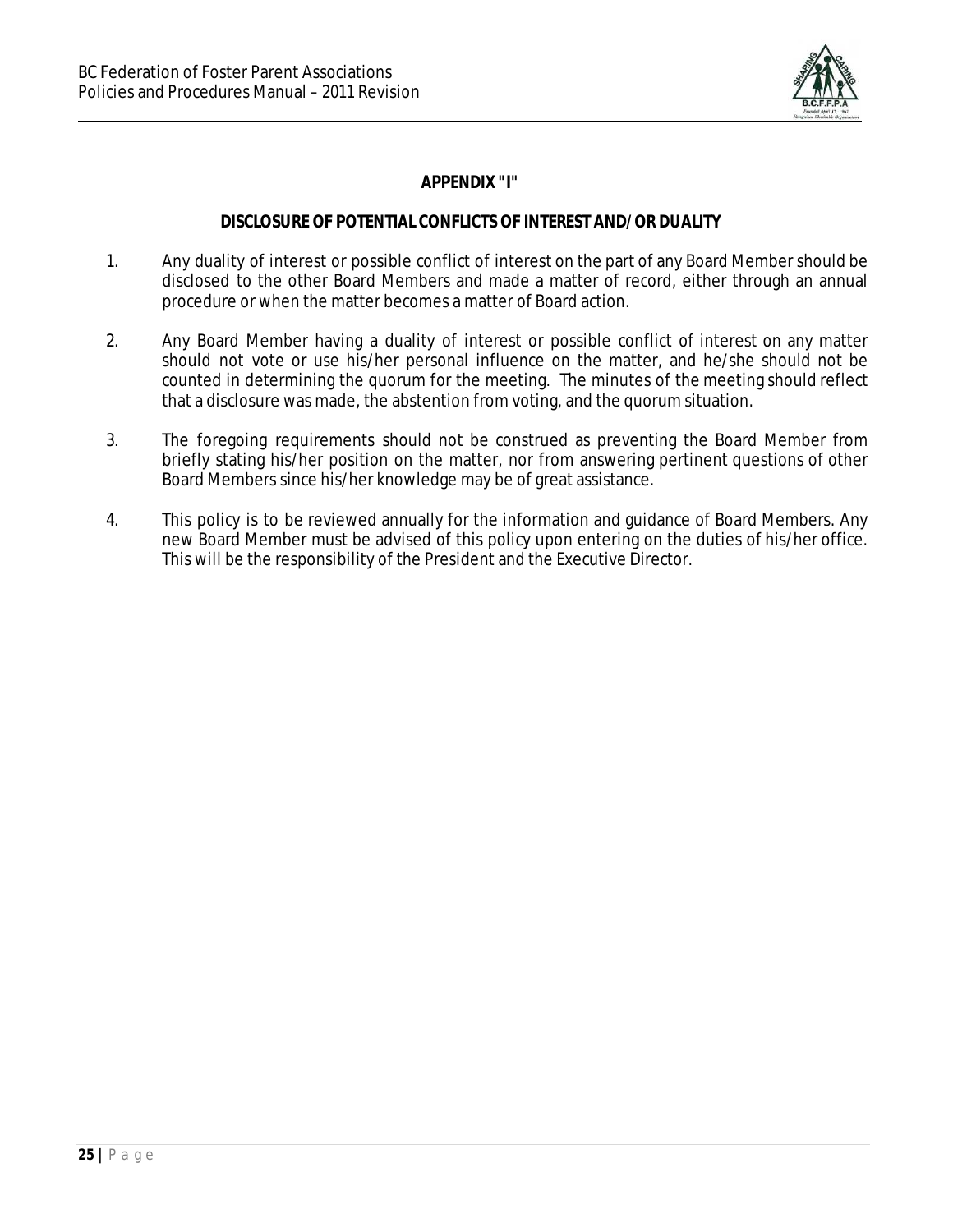

### *APPENDIX "I2"*

### *CONFLICT OF INTEREST STATEMENT*

1. I have read and am familiar with the Federation's policy concerning conflicts of interest.

\_\_\_\_\_\_\_\_\_\_\_\_\_\_\_\_\_\_\_\_\_\_ \_\_\_\_\_\_\_\_\_\_\_\_\_\_\_\_\_\_\_\_\_\_\_\_\_\_\_\_\_\_\_ Date Signature

> \_\_\_\_\_\_\_\_\_\_\_\_\_\_\_\_\_\_\_\_\_\_\_\_\_\_\_\_\_\_\_ Position

2. During the year\_\_\_\_\_, neither I nor, to the best of my knowledge, any member of my family has had an interest or taken any action which would contravene the policy.

\_\_\_\_\_\_\_\_\_\_\_\_\_\_\_\_\_\_\_\_\_\_ \_\_\_\_\_\_\_\_\_\_\_\_\_\_\_\_\_\_\_\_\_\_\_\_\_\_\_\_\_\_\_

Date Signature

3. During the year heather I nor, to the best of my knowledge, any member of my family has had any interest or taken any action which would contravene the policy, except such interest or action which is fully disclosed below.

\_\_\_\_\_\_\_\_\_\_\_\_\_\_\_\_\_\_\_\_\_\_\_\_\_\_\_\_\_\_\_\_\_\_\_\_\_\_\_\_\_\_\_\_\_\_\_\_\_\_\_\_\_\_\_\_\_\_\_\_\_\_\_\_\_\_

\_\_\_\_\_\_\_\_\_\_\_\_\_\_\_\_\_\_\_\_\_\_\_\_\_\_\_\_\_\_\_\_\_\_\_\_\_\_\_\_\_\_\_\_\_\_\_\_\_\_\_\_\_\_\_\_\_\_\_\_\_\_\_\_\_\_

\_\_\_\_\_\_\_\_\_\_\_\_\_\_\_\_\_\_\_\_\_\_\_\_\_\_\_\_\_\_\_\_\_\_\_\_\_\_\_\_\_\_\_\_\_\_\_\_\_\_\_\_\_\_\_\_\_\_\_\_\_\_\_\_\_\_

\_\_\_\_\_\_\_\_\_\_\_\_\_\_\_\_\_\_\_\_\_\_\_\_\_\_\_\_\_\_\_\_\_\_\_\_\_\_\_\_\_\_\_\_\_\_\_\_\_\_\_\_\_\_\_\_\_\_\_\_\_\_\_\_\_\_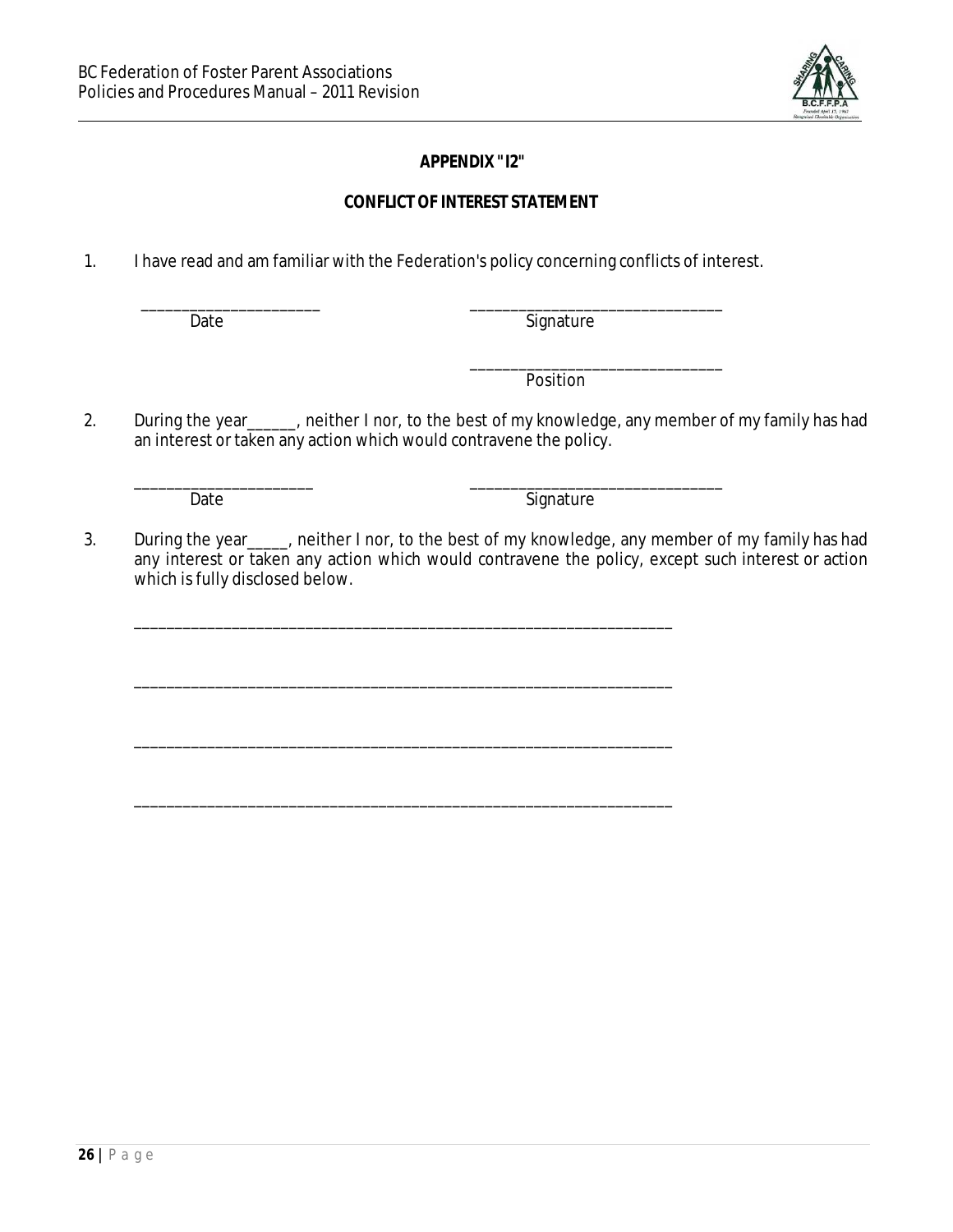

### *APPENDIX 'J1'*

### *CONFIDENTIALITY*

PURPOSE: To establish policy and develop procedural guidelines for elected or appointed officials at all levels of the Federation ensuring that confidentiality of all in-camera meetings and/or information resulting from those meetings is adhered to.

PREAMBLE: To ensure impartiality, a committee will be struck from, and under the direction of the Board of Directors. The committee will be responsible for gathering information pertinent to the investigation and making decisions on disciplinary procedures to be implemented. It should be stressed that the investigation and review is concerned only with the internal operations of the organization.

POLICY: Board members have a duty to protect the confidentiality of any information received by the board and to ensure that all such confidential information will only be used as authorized. Upon the first instance of breach of confidentiality regarding in-camera meetings and/or information resulting from those meetings, the individual board member found to be involved, after all processes of investigation have been completed, will be written a letter. This letter will request an explanation for the breach, to be given to the investigating committee within 7 days of receipt.

In the event that no explanation is given within the time frame, the committee may then recommend that the individual involved be removed from participating in any further in-camera meetings, until such time as an explanation is forthcoming.

In the event that an explanation is forthcoming, the committee will look at the said explanation, make a decision/recommendation and forward that decision/recommendation to the entire board of directors.

The board of directors, has the ability, at that point to adhere to one of the following:

- 1. Bar the individual from attending any in-camera meetings for three consecutive board meetings.
- 2. Bar the individual from sitting on the board.
- 3. Remove the membership of the individual for a specific period of time, due to breach of the code of ethics (i.e. actions detrimental to the organization)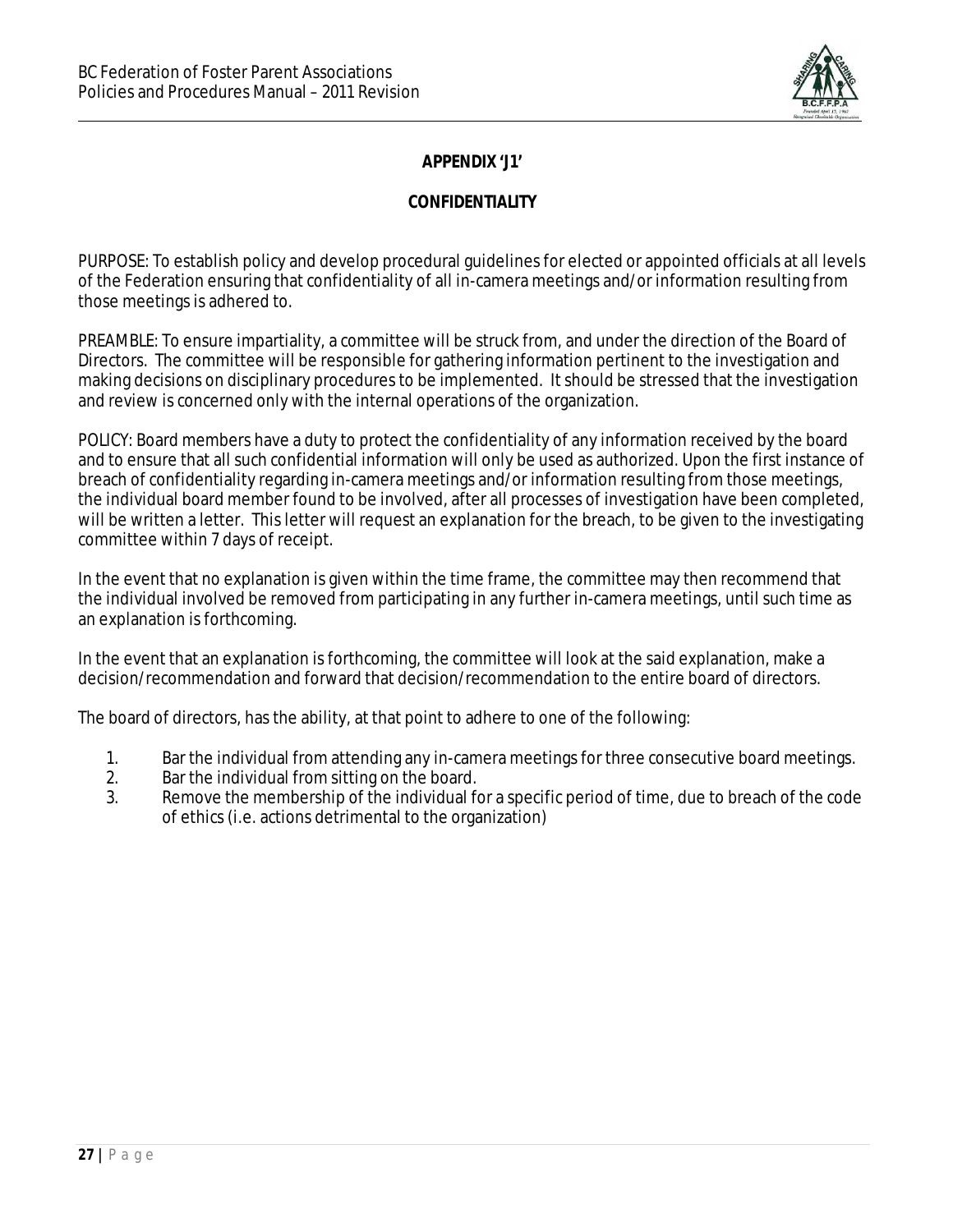

*APPENDIX "J2"*

*OATH OF CONFIDENTIALITY*

Subject to the Law of Canada, I \_\_\_\_\_\_\_\_\_\_\_\_\_\_\_\_\_\_\_\_\_\_\_\_\_\_\_shall not disclose to anyone not legally entitled, any confidential information obtained during the course of my position as a staff member or volunteer board member with the BC Federation of Foster Parent Associations. All information I have access to shall be deemed to be confidential no matter how it should arise.

\_\_\_\_\_\_\_\_\_\_\_\_\_\_\_\_\_\_\_\_\_\_\_\_\_\_\_\_\_\_\_\_\_\_\_\_\_\_\_\_\_ Signature of Employee

\_\_\_\_\_\_\_\_\_\_\_\_\_\_\_\_\_\_\_\_\_\_\_\_\_\_\_\_\_\_\_\_\_\_\_\_\_\_\_\_\_ Name (Please Print)

Sworn/Affirmed before me

This \_\_\_\_\_\_\_\_\_\_\_\_\_ day of \_\_\_\_\_\_\_\_\_\_\_\_\_\_\_\_\_\_201\_\_

A commissioner/Notary for taking Oaths and Affidavits in and for the Province of British Columbia

\_\_\_\_\_\_\_\_\_\_\_\_\_\_\_\_\_\_\_\_\_\_\_\_\_\_\_\_\_\_\_\_\_\_\_\_\_\_\_\_\_\_\_\_\_\_ **Signature**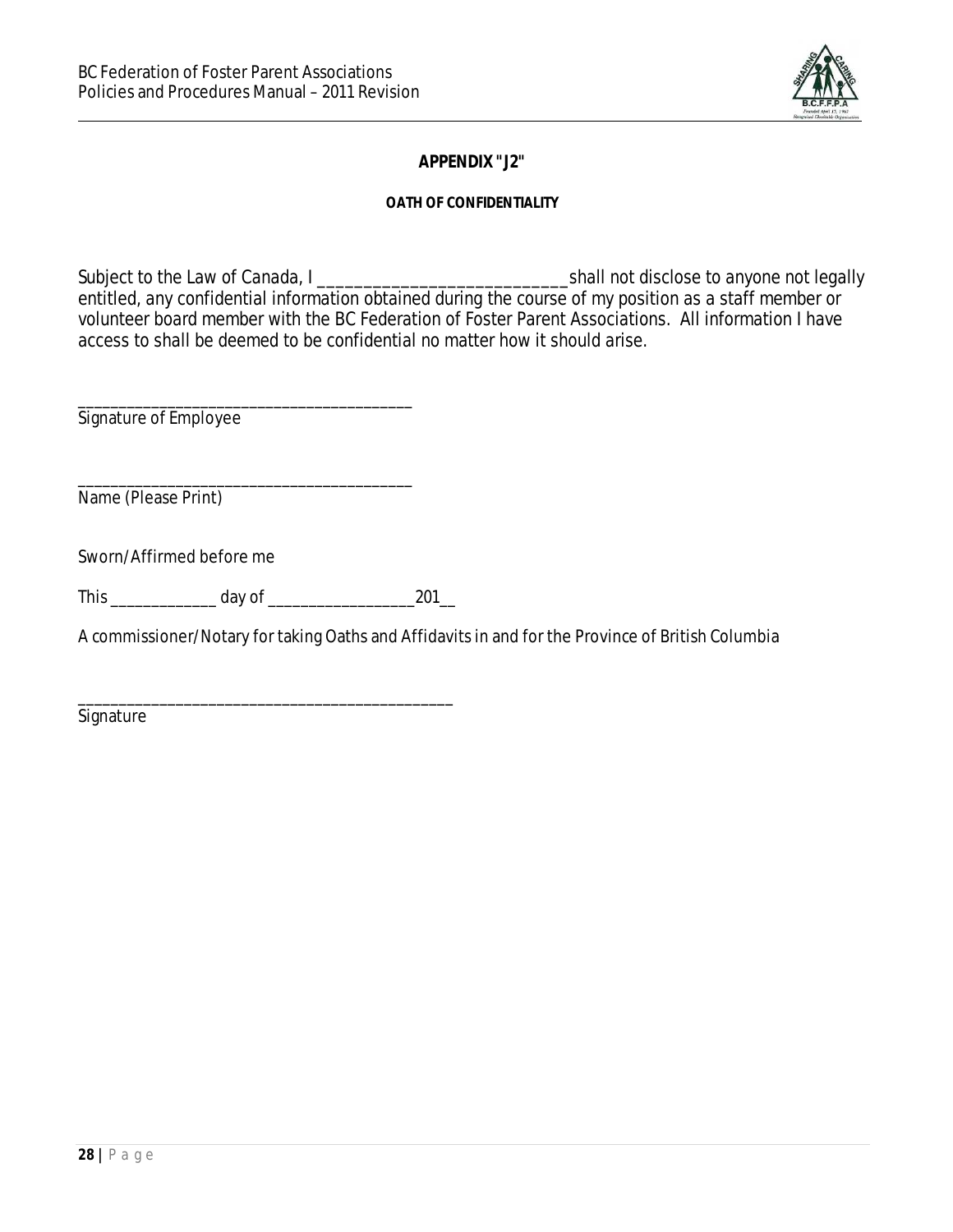

*APPENDIX 'J3'*

### *STANDARD OF AUTHORIZATION FOR SIGNING OF OATHS*

The designated standard of authorization for the signing of any BCFFPA Oaths of Confidentiality shall be limited to those individuals who are in possession of a Seal of Authorization, in addition to being an authorized commissioner/ notary for taking oaths and affidavits in the province of British Columbia.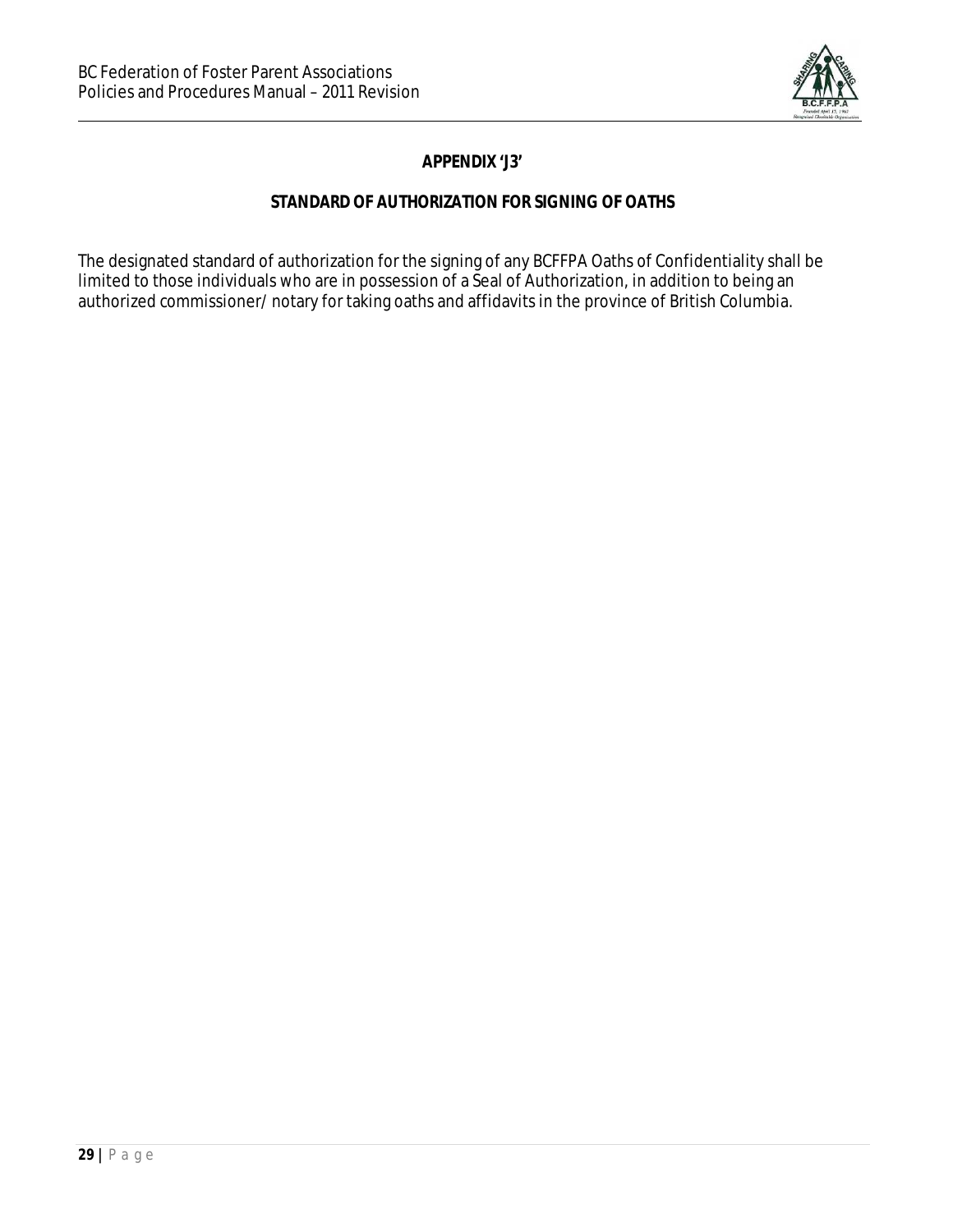

### *APPENDIX "L"*

*FUNDRAISING*

When it is necessary to raise funds for projects deemed beneficial to our fostering community in consultation with the BCFFPA Executive Committee, the following procedure must be followed.

- 1. Approval of the Purpose: must be obtained from the appropriate level of the Federation. Locals must discuss their need to fundraise in their community with their Regional Council to
	- a) determine if the purpose is justified, and
	- b) to determine if other methods of fundraising could be found.

The Regional Council shall advise Federation Provincial Treasurer of their decision. Regional and Area Councils who deem that fundraising is necessary in their Region/Area must seek approval from the Provincial Board of Directors. All local, area or regional applications for fund raising to be forwarded to the Federation office.

2. Approval of the Means of Fundraising: must be obtained in the same manner as above, including a Provincial (lottery license) or a Federal application (Charitable tax-exemption number for non-profit Societies). All Fundraising should enhance the concept of fostering and not discredit the Association of Foster Parents or the Ministry for Children and Families.

Each method for fundraising will be treated on its own merit and may be granted approval based on past performances of such fundraising events.

3. Accountability of Funds Raised: accurate records of all funds raised must be kept and copies of these records shall be submitted to elected officers of the Region/Area Council and Federation's Provincial Board of Directors with the first quarterly financial statement following the completion of the fundraising event.